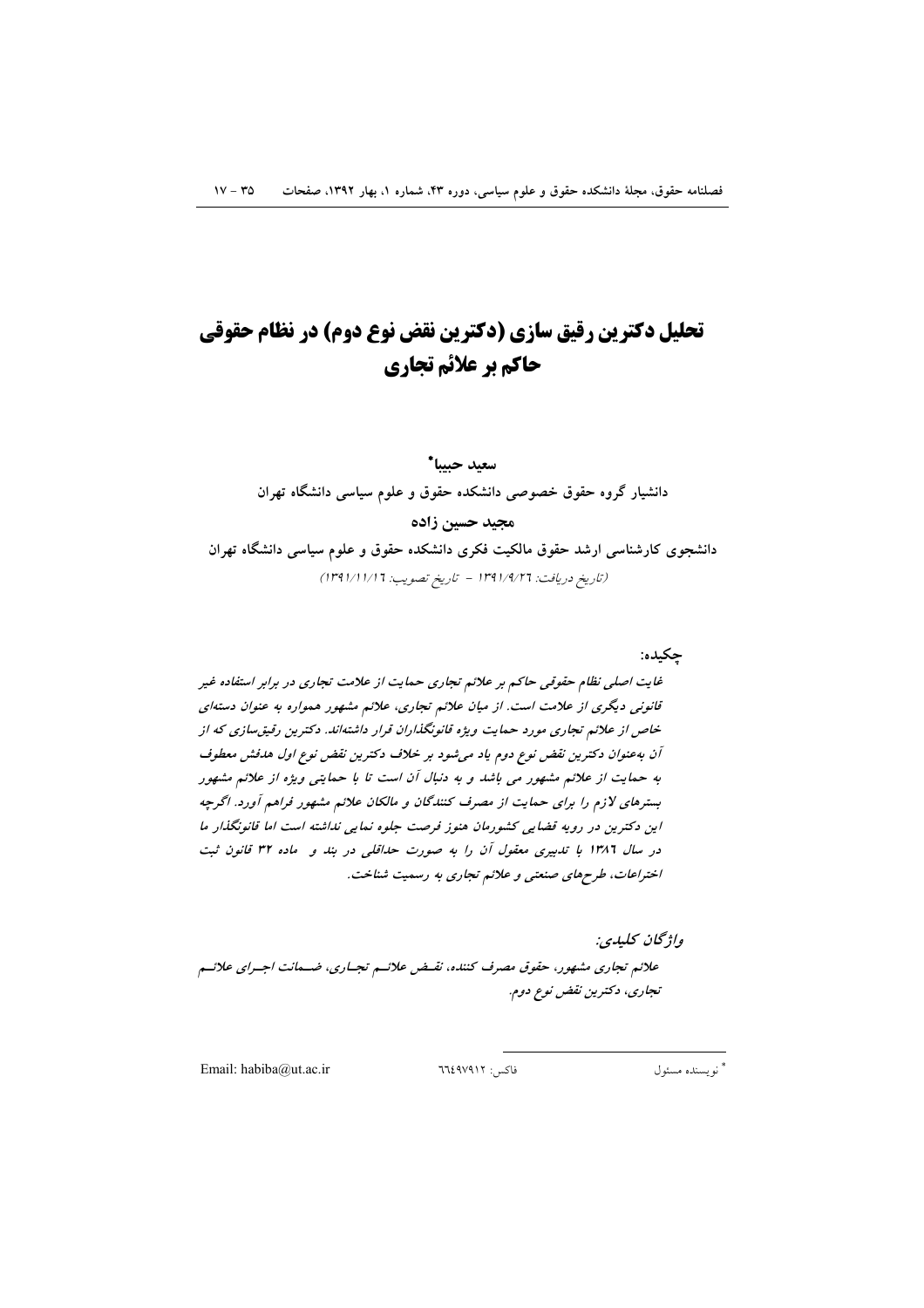#### مقدمه

مستنبط از ماده ١ قانون ثبت علائم و اختراعات مصوب ١٣١٠ و قـانون ثبـت اختراعـات، طرحهای صنعتی و علائم تجاری مصوب ١٣٨٦، به هـر گونـه نـشان، تـصوير، رقـم، حـرف، عبارت و ... که کالاها و یا خدمات بازرگانان را از هم متمـایز سـازد، علامـت تجـاری گفتـه می شود (حبیبا، ۱۳۹۰، ص۳۷). امروزه نظام حقـوقی حـاکم بـر علائـم تجـاری نـسبت بـه گذشـته گسترش و اهمیت فراوانی پیدا کرده است و در زندگی اقتصادی مردم نقش اساسی و مهمی را بازی میکند. در این راستا در بازارهای رقابتی کنونی در سطح جهان کارکردهای نظام حقــوقی حاکم بر علائم تجاری فقط محدود به تمایز کالاها و خدمات تجار از یکدیگر نیست بلکـه بـه وسیلهای برای گسترش رقابت سـالم، تـضمین ارتقـای کیفیـت کالاهـا و خـدمات و همچنـین تضمين حقوق مصرف كنندگان تبديل شده است.

بنابراین وجود نهادی حقوقی برای جلوگیری از نقض نظام حقوقی حاکم بر علائم تجاری که دارای کارکردهایی با چنین اهمیت والاست امری بسیار ضـروری مـیباشـد. نقـض علائـم تجاري در مفهوم ابتدايي و سنتي خود كه از آن به عنوان دكترين نقض نوع اول (Infringement) یاد می شود زمانی محقق می شود که شخص ثالثی بدون اخذ اذن از مالک علامت مبـادرت بــه استفاده از همان علامت یا علامتی مشابه آن بر روی کالاها و خـدماتی نمایـد کـه بـا کالاهـا و خدمات تحت علامت ثبت شده كاملا يكسان است مشروط بـر اينكـه بـه موجـب ايـن عمـل ناقضانه احتمال سردرگمی عموم نسبت به مبدا آن کالا یا خدمت وجود داشته باشـد( ,Shaeffer 2010, p. 811)؛ بنابراین برای تحقق نقض حق در ایـن مفهـوم اولا لازم اسـت کـه متخطـی أن علامت یا علامت مشابه را روی کالاها و خدماتی مشابه با کالا و خدمات به ثبت رسیده تحت آن علامت به کار برد و ثانیاً در اثر این استفاده احتمال گمراهی عموم نسبت به مبدا کالاهــا یــا خدمات وجود داشته باشد (بند الف ماده ٣٤ قانون لنهام مصوب ١٩٤٦، بنـد ز مـاده ٣٢ قـانون ثبت اختراعات، علائم تجاري و طرحهاي صنعتي مصوب ١٣٨٦).

اما نقض علائم تجاری در مفهوم نوین آن که از آن بهعنوان دکترین رقیقسازی یا دکتـرین نقض نوع دوم (Dilution) یاد می شود زمانی محقق می شود که شخص ثالثی مبادرت به استفاده از علامتی مشهور یا علامتی مشابه به آن بر روی کالاهـا و خـدماتی نمایـد کـه بـا آن کـالا یـا خدماتی که علامت مشهور روی اَن بهکار رفته است، شباهتی نداشـته باشـد بـدون اینکـه لازم باشد كالاها و خدمات اخير با آن كالاها و خدماتي كه علامت مشهور روى آنها به كار مى رفتـه است رقابت داشته باشند و بدون لزوم اینکه نقض حـق در ایــن مفهـوم منجـر بــه ســردرگمی مصرف كنندگان بشود (Jacoby, 2000, p. 3)؛ چه بسا كه هدف دكترين رقيــقســازي شناســاندن ارتباط علامت با مبدایی خاص است. نکته حائز ذکر این است که دکترین نقض نوع اول بیشتر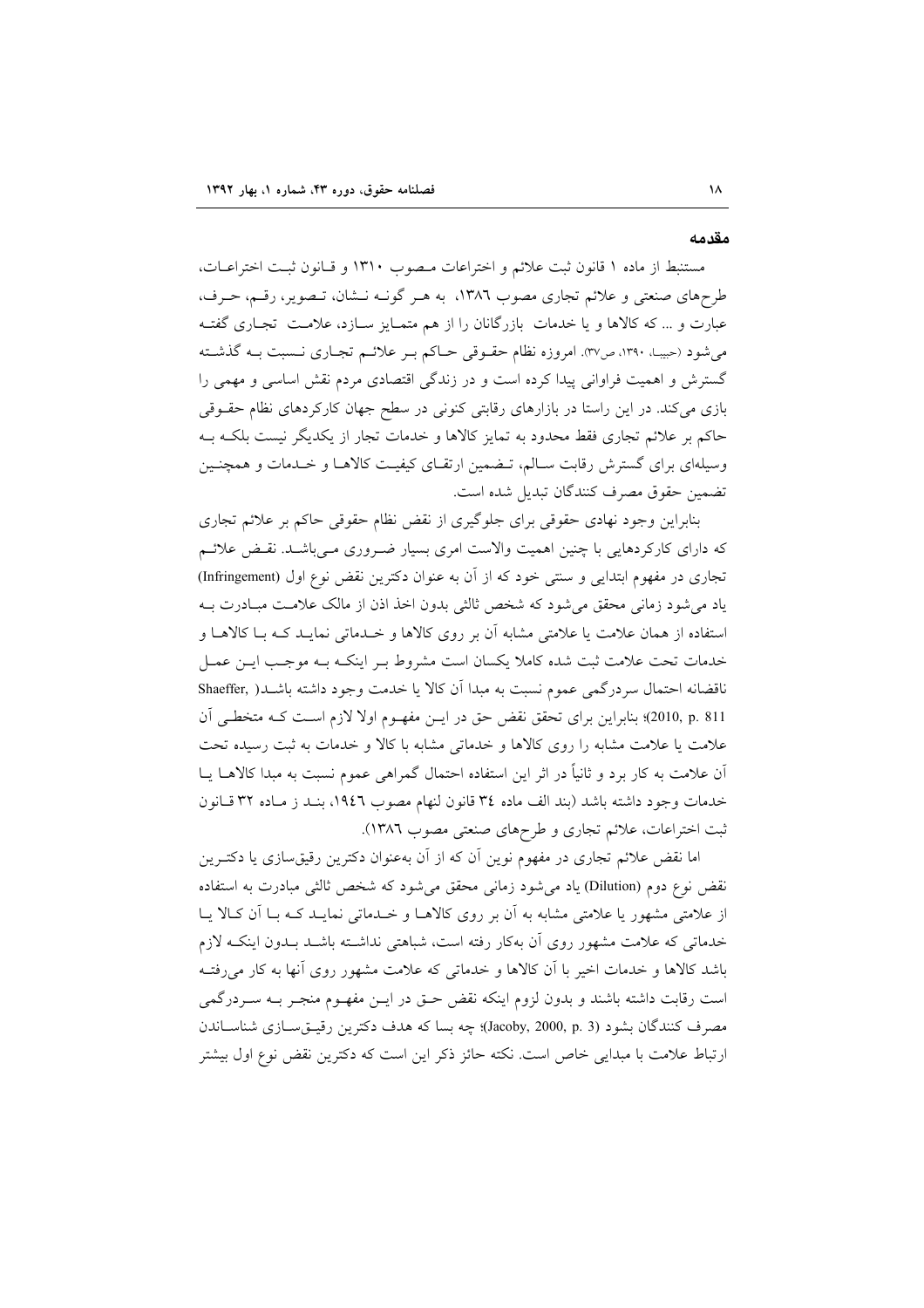مبتنی بر حمایت از مصرف کنندهای است کـه نـسبت بـه مبـدا کـالا سـردرگم شـده اسـت (Consumer-orientated) در حالیکه دکترین رقیق سازی مالک محور است و نقطـه اتکــای آن بــر حمایت از مالک علامت مشهور در برابر تضعیف علامتش در بین مـصرف کننـدگان مـ ٍباشـد (Owner-orientated)؛ بـه همـين دليـل اسـت كـه برخـي از حقوقـدانان بـه رسـميت شناسـي رقیق سازی را تغییری اساسی در ماهیت حمایت از علائم تجاری دانستهانـد ( .Lemley, 1999, p  $(5)$ 

دکترین رقیق سازی یکی از مفاهیم جدید در فلسفه حقوق مالکیت فکری مـیباشـد و لـذا توضيح و تفسير أن نيازمند تحليل ذهني دقيقترى مي باشد. با اين حال مسئله اساسي اين است که آیا در نظام حقوقی کشور ما دکترین نقض نوع دوم برای حمایت از علائـم مـشهور توسـط قانونگذار بهرسمیت شناخته شده است یا خیر؟ علاوه بر این مسئله اساسـی دیگـر کـه در ایـن راستا مطرح می شود بررسی موضع کنوانسیونهای بینالمللی نسبت به دکترین مذکور است؛ به این معنی که آیا موافقتنامههای بینالمللی قدمی در راستای به رسمیت شناسی دکترین نقـض نوع دوم برای حمایت از مالکان علائم مشهور برداشتهاند؟

مقاله حاضر در دو فصل تنظیم شده است که در فصل اول مفهوم و مبانی دکترین مذکور و فرآیند حمایت از مالکان علائم مشهور در نظام حقوقی کشورمان در مقایسه بـا سـایر کـشورها مورد بررسی قرار گرفته و در فصل دوم جایگاه دکترین در موافقتنامههـای بـینالمللـی مـورد تحليل قرار گرفته است.

#### فصل اول: مفهوم و مبانی دکتر بن

از دیدگاه سنتی هدف اصلی نظام حقوقی حاکم بر علائم تجـاری معطـوف بــه حمایــت از علامت در برابر استفاده غیر قانونی از علامت بر روی کالاها و خـدمات مـشابه بــوده اســت و قانونگذاران در نظامهای قضایی گوناگون دیدگاهی مضیق نسبت به این امر داشتهانـد. در ایـن دیدگاه علائم تجاری به این دلیل نیاز به حمایت دارند کـه حــاوی اطلاعــات مهمــی در رابطــه ویژگی های کالاها و خدمات برای مصرف کنندگان هستند (اسامی، ۱۳۹۰، ص ۱۹۸). در اوایس قبرن بیستم و همراه با ظهور بازاریابی و تبلیغات به مفهوم نوین پژوهشگران به ایـن نتیجـه رسـیدند که استفاده از علامت تجاری دیگری بر روی کالاها و خدمات مرتبط اگرچه باعث سـردرگمی مصرف کننده نسبت به مبدا کالا یا خدمات نمی شود اما به خودی خود منجر به کاهش قــدرت تمايز دهندگي كالاها و خدمات و متعاقبا نقصان ارزش علامت مي گردد.

امروزه تئوری حاکم بر نقض حق به این نتیجه رسیده است که استفاده از علامت تجـاری غیر به روی سایر کالاها و خدمات، اعم از اینکه مرتبط با کالاها و خدمات تحت علامت مورد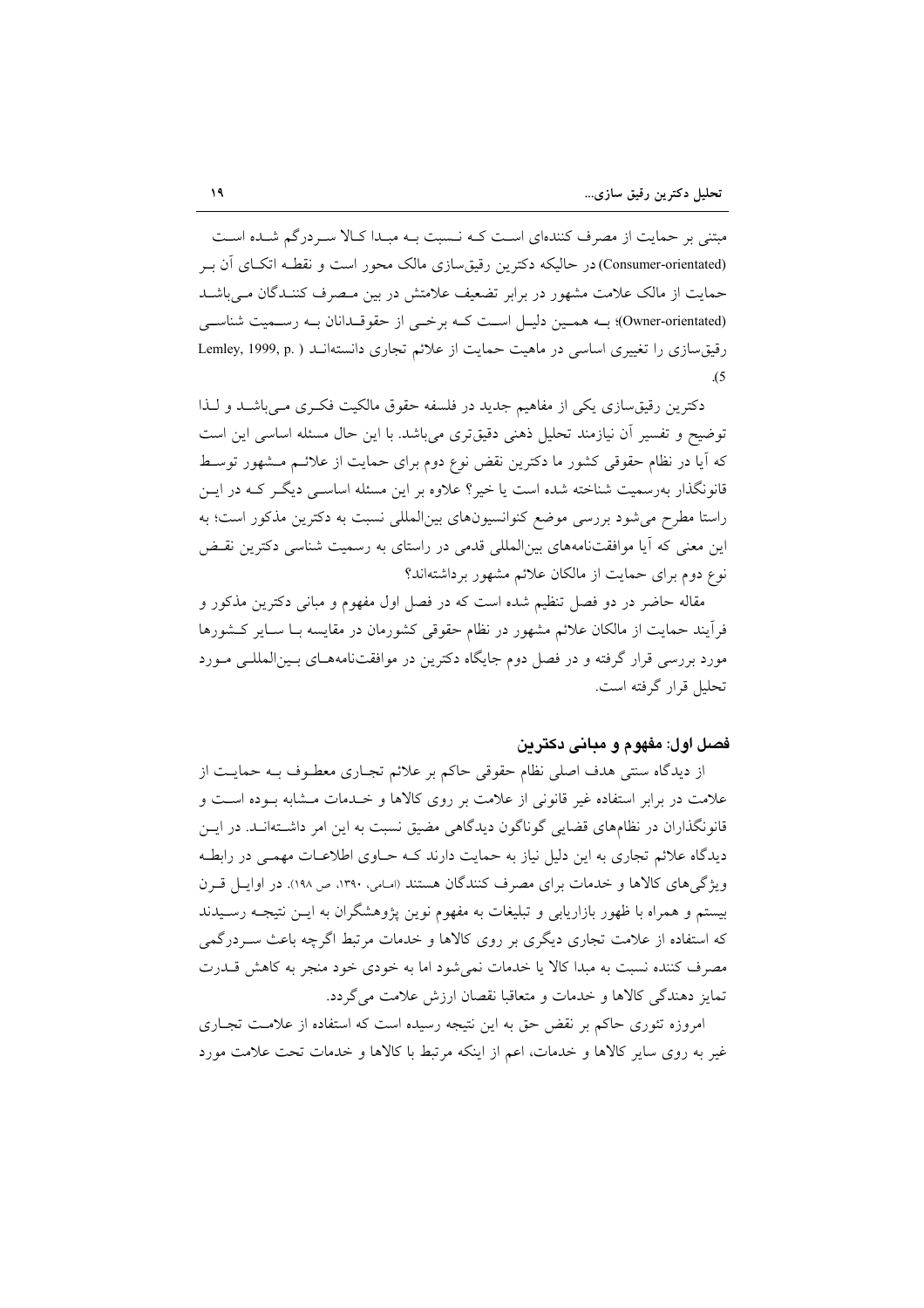حمایت باشند یا خیر منجر به این تفکر برای مصرف کننده می شود که کالاها و خـلـمات اخیــر به نحوی از انحا با مبدا علامت مورد حمایت در ارتباط هستند یا توسط آن مورد حمایت قـرار می گیرند و یا به آن وابستگی دارند و مصرفکنندگان با این تفکر و همچنین اعتمـادی کـه بـه علامت مورد نظر خود دارند، آن کالا یا خـدمت را کـه از علامـت غیـر اسـتفاده کـرده اسـت خریداری کرده و مورد استفاده قرار می دهند و این امر در حالی ممکن است اتفاق بیفتـد کـه هيچ ارتباط و وابستگي بين مبدا علامت مورد حمايت و كالاهـا و خـدمات اخيرالـذكر وجـود نداشته باشد. برای فهم بهتر می توان به پرونده کوداک (Kodak) که در واقع اولین پرونـده نـاظر بر رقیق سازی علامت و شناسایی آن در کیامن لا بود اشباره کرد ( Eastman Photographic Materials Co. v. John Griffiths Cycle Corp

در این پرونده شخصی از علامت کوداک که مخصوص لوازم عکاسی و فیلمبرداری است به روی محصولات دوچرخه استفاده کرده بود. در این پرونده خوانده اظهـار داشـت کـه هـیچ سردرگمی و ابهامی برای مصرفکننده مبنی بر هرگونه ارتباط، وابستگی یـا حمایـت از سـوی کارخانه سازنده لوازم عکاسی و فیلمبرداری کـوداک بـرای کارخانــه ســازنده لــوازم دوچرخــه وجود ندارد و به عبارتی دیگر مصرف کننده نسبت به مبدا علامت سـردرگم نمـیشـود. ایـن استدلال ظاهرا معقول مى باشد و مى تواند ذهن را در مورد عـدم سـردرگمى مـصرف كننـده تـا حدی اقناع نماید اما حقیقت چیزی فراتر از ایـن اسـت. اسـتفاده از علامـت کـوداک بـه روی دوچرخه باعث میشود که علامت انحصاری کوداک که مختص به لوازم عکاسی و فیلمبرداری است، ویژگی تمایز بخشی خود را از دست بدهد و تبـادر از آن واژه تــداعی دو مفهــوم کــاملاً متفاوت در ذهن مصرف كننده يعني لوازم دوچرخه و لوازم عكاسي باشد.

در این راستا یکی از حقوقدانان که پایه گذار مفهوم دکترین نقض نوع دوم به معنای کنونی آن است اظهار میدارد که ضرر ناشی از استفاده از علامت تجاری به روی کالاهـا یـا خــدمات سردرگمی مصرف کننده نیست بلکه این ضرر ناظر به زوال ویژگی تمایزدهنـدگی علامـت در نزد عموم به خاطر استفاده از آن بر روی کالاها و خدمات غیرمرتبط است ( .Schechter,1927, p 813). ایشان در ادامه استدلال می کنند مالک علامت با سـرمایهگـذاری فـراوان روی بازاریــابی (Marketing) و تبلیغـات (Advertising) کالاهـا و خــدمات حــاوی علامـت بــه علامــت ارزش می بخشد ٔ و استفاده دیگران از آن علامت به روی کالاها و خدمات غیرمـرتبط نــوعی اســتفاده بلاجهت است (Ibid., p. 814). با این حال مبنای تشریع دکترین رقیق سازی را نباید محدود بـه زوال ویژگی تمایز بخشی علامت نمود زیرا در موارد بـسیاری دیـده مـی شـود کـه اسـتفاده از

1- Case (1898), 15 R.P.C (105 CH).

۲. ایشان از این ارزش به قدرت فروش(Selling Power) یاد میکند.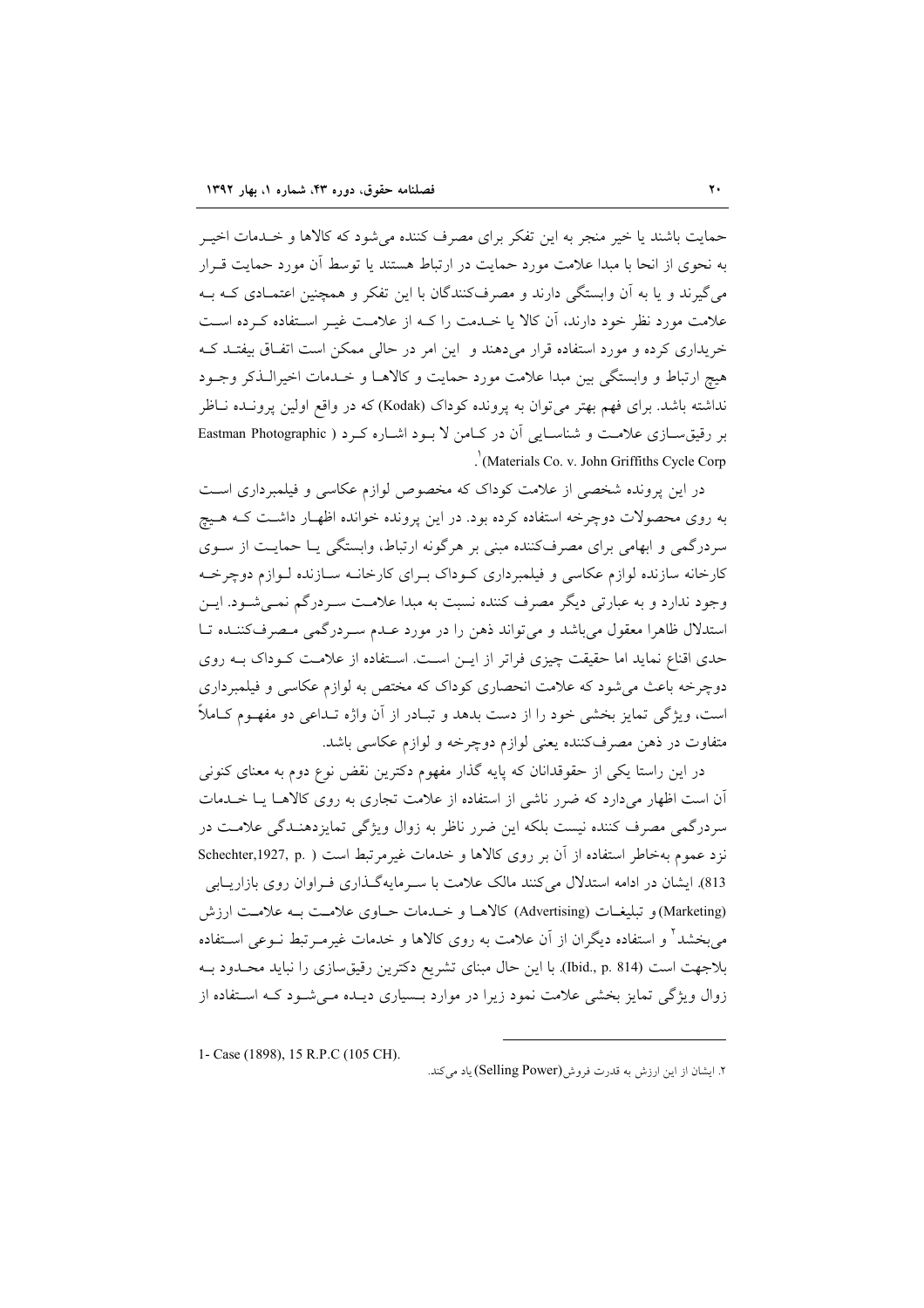علامت تجاری غیر روی کالاها و خدمات غیر مرتبط بهطور غیر مستقیم بـه شـهرت و سـابقه علامت صدمه مي زند و كيفيت و ارزش علامت را در نزد مصرف كنندگان كمرنگ مي كند.

بهعنوان مثال می توان به پرونده تیفانی (Tiffany) اشاره نمود کـه در آن پرونـده، خوانـده از علامت مشهور تیفانی که روی جواهرات گرانبها و تجملی مورد استفاده قرار مـی گرفتـه اسـت به روی رستوران درجه دو خود استفاده نمـوده است ( Tiffany & Co. v. Tiffany Productions, .Inc)`. استفاده از این علامت نه تنهـا ویژگــی تمایزدهنــدگی علامــت را بــا خدشــه رو بــه رو می سازد بلکه چنین استعمالی باعث آن می شود که کیفیت، شبهرت و ارزش ایــن علامـت نــزد مردم با تنزل رو به رو شود. با این حال نکتهای که ذکر آن حائز اهمیت است این می باشــد کــه استفاده از علامت تجاری معروف یا مشهور دیگری به روی کالاها و خدمات غیر مشابه اگرچه در نگاه اول مالک محور است و باعث تضعیف شهرت علامت تجـاری و در مـواردی نقـصان ارزش آن می شود اما این نباید باعث نادیده انگاشـتن حقـوق مـصرفکننـده شـود. اسـتفاده از علامت تجاری مشهور به روی کالاها و خدمات غیرمرتبط نه تنها باعث افـزایش هزینــههـای جست و جوی مصرف کننده می شود بلکه باعث کاهش انگیزه تولیدکننده برای ارتقای کیفیت کالاها و خدمات خود می شود که نتیجه اَن چیزی جز تضرر مصرف کننده مبنی بر عدم امکـان برخورداری از کالاها و خدمات با کیفیت نمی باشد.

خوشبختانه کشور ما از جمله کشورهایی است که بهطور ضمنی و البته در سـطح حــداقلی دکترین رقیق سازی را بهرسـمیت مـیشناسـد و از مالکـان علائـم مـشهور (قانونگـذار از واژه معروف استفاده کرده است) در برابر استفاده غیرمجاز از علامت بـه روی کالاهـا یـا خــدمات غیرمشابه حمایت می کند. قانونگذار مـا در قـانون از واژه رقیــقســازی یــا نقــض نــوع دوم بــه صراحت یاد نمیکند اما در بند و ماده ۳۲ قانون اختراعات، طرحهای صنعتی و علائـم تجـاری در مقام بیان علامتهای غیر قابل ثبت، این دکترین را به طور ضمنی بهرسمیت می شناسد. ماده ۳۲ مقرر می دارد: «علامت در موارد زیر قابل ثبت نیست:

بند و: عین یا شبیه اَن قبلاً برای خدمات غیرمشابه ثبت و معروف شده باشد مشروط بر اَن که عرفا میان استفاده از علامت و مالک علامت معروف ارتباط وجود داشته و ثبت آن به منافع مالک علامت قبلی لطمه وارد سازد.

شناسایی دکترین رقیق سـازی توسـط قانونگـذار بـرای خـدمات، نـشانگر ریزبینـی نــاقص قانونگذار در مقام حمایت از حقوق مالکان علائم مشهور و حمایـت از ایـن علائـم بـهعنـوان دستهای خاص از علائم تجاری است غافل از آنکه عدم تسری این حمایت به علائـم تجـاری مشهور ناظر بر کالاها مبنای شناسایی دکترین را توسط قانونگذار با تردید رو بـه رو مـیسـازد.

1- Case (1932), 147 misc. 679C.N.Y. SUP. CT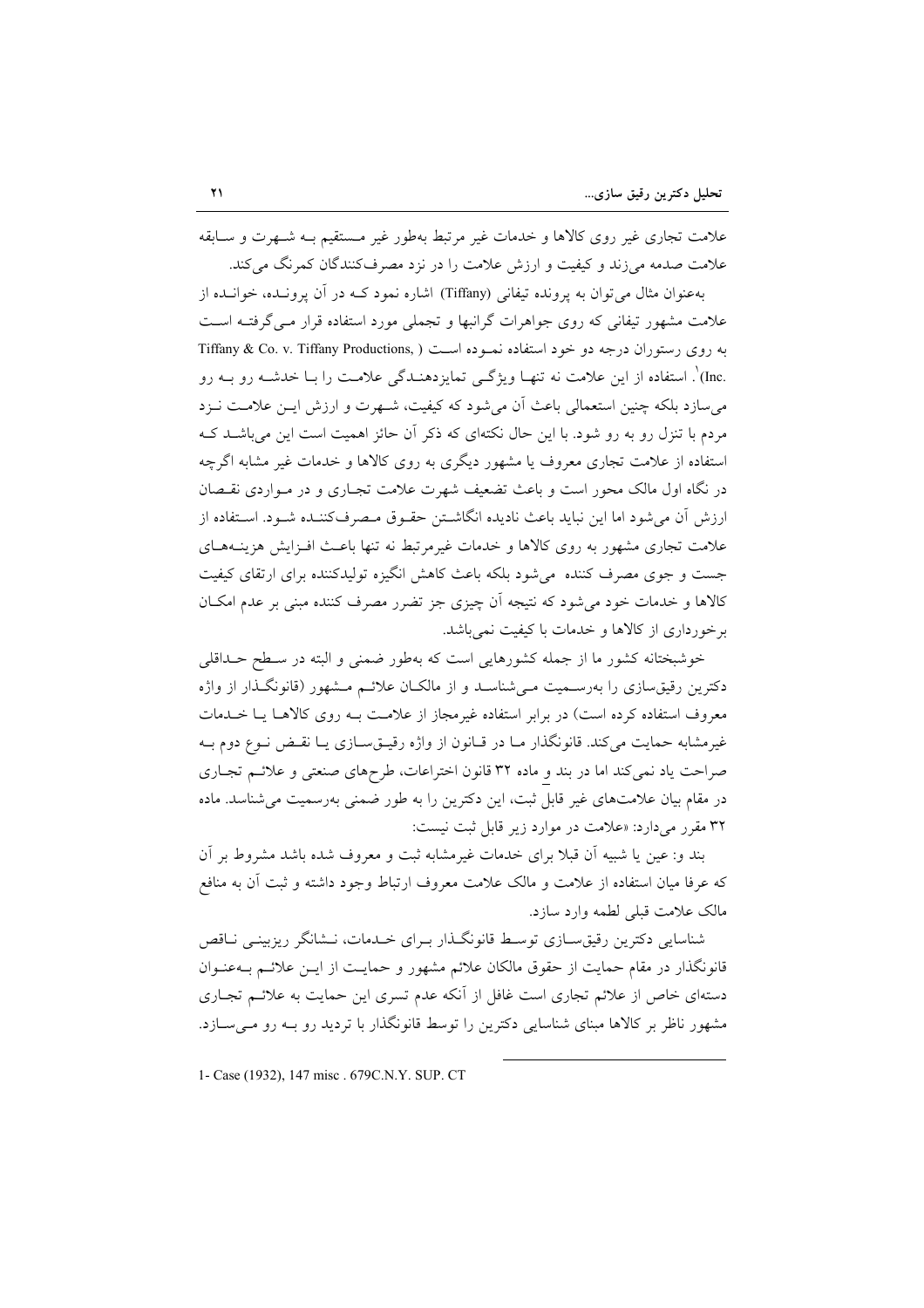در رای صادره به شماره ۸۱۱ مورخ ۱۳۸۸/۹/۲۵ از شعبه ۳ دادگاه حقـوقی عمـومی تهـران دادرس حکم به ابطال علامتی با عنوان " فاراَب شیر "را داد که مشابه علامت مـشهور بــه ثبـت رسيده پيشين با عنوان" فاراب"بو د.

این رای پس از درخواست تجدیدنظر خـواهی خوانـده در شـعبه ۱۲ دادگـاه تجدیــدنظر استان تهران مورخ ۱۳۸۹/٤/۲۲ به شماره دادنامه ٤٦٥ مورد تائيد قرار گرفت. اين راي بـه هـيچ وجه در مقام بیان نقض حق مالک علامت مشهور از طریــق رقیــقســازی نمــیباشــد زیــرا در استدلال دادگاه سردرگمی مصرفکننده و استعمال علامت روی کـالایی مـشابه (کـالای هـردو توليدكننده شير آلات و لوازم بهداشتي بود) را از اركان تحقق نقض شمرده شده است در حـالي که همانگونه که خواهیم گفت نقض علامت مشهور از طریق رقیقسـازی منـوط بـه اسـتعمال علامت مشهور به روی کالاها و خدمات غیرمرتبط بوده و نیازی به اثبات سر در گمی مصرف كننده كالا يا خدمت نيست.

با توجه به أنچه گفته شد میٍتوان تعریفی جامع و مانع از دکترین رقیقســازی ارائــه نمــود: رقیق سازی عبارت است از استفاده تجاری علامت ثبت شده مشهور دیگری بـر روی کالاهــا و خدمات غیر مرتبط و غیر رقابتی بدون اینکه نیاز به احتمال سردرگمی مشتری نسبت بـه مبـدا كالاها و خدمات وجود داشته باشد به نحـوى كـه در اثـر چنـين اسـتفادهاى احتمـال تـضعيف ويژگي تمايز دهندگي يا احتمال تخديش شهرت علامت مشهور وجود داشته باشـد؛ بنـابراين مي توان گفت براي تحقق رقيقسازي وجود چهار عنصر لازم است:

اول اينكه علامت مورد نقبض مــشهور باشــد (Famous)؛ (مـاده ٤٣ اصــلاحـي قــانون لنهــام مصوب ٢٠٠٦، يـاراگراف ب بنـد ٣ مـاده ٥ قـانون علائـم تجـاري انگلـستان مـصوب ١٩٩٤، پاراگراف ج بند ٤ ماده ٢٩ قانون علائم تجاري هند مصوب ١٩٩٩)؛

دوم اینکه علامت مشهور به صورت اسم تجاری یا علامت به روی کالاها و خــدماتی غیــر مرتبط استفاده شده باشد؛ (ماده ٤٣ اصلاحی قانون لنهام مصوب ٢٠٠٦، ماده ١٣ قـانون علائـم تجاری چین مصوب ۲۰۰۱، پاراگراف ب بند ۳ ماده ۵ قانون علائم تجاری انگلـستان مـصوب ١٩٩٤، پاراگراف ب بند ٤ ماده ٢٩ قانون علائم تجـاري هنـد مـصوب ١٩٩٩و بنـد و مـاده ٣٢ قانون ثبت اختراعات، طرحهاي صنعتي و علائم تجاري مصوب١٣٨٦)؛

سوم اینکه عدم اهمیت در اثر استعمال علامت مشهور روی کالاها و خـدمات غیـر مـرتبط احتمال سردرگمی مصرف-کنندگان نسبت به مبدا کالا یا خدمت وجود داشته باشد؛ (مـاده ٤٥ قانون لنهام مصوب ٢٠٠٦)؛

چهارم اینکه متخطی مبادرت به استفاده تجاری از علامت مشهور کرده باشد (پاراگراف ب بند ۳ ماده ٥ قانون علائم تجاري انگلستان مصوب ١٩٩٤؛ بند ١ پاراگراف ج ماده ٤٣ اصلاحي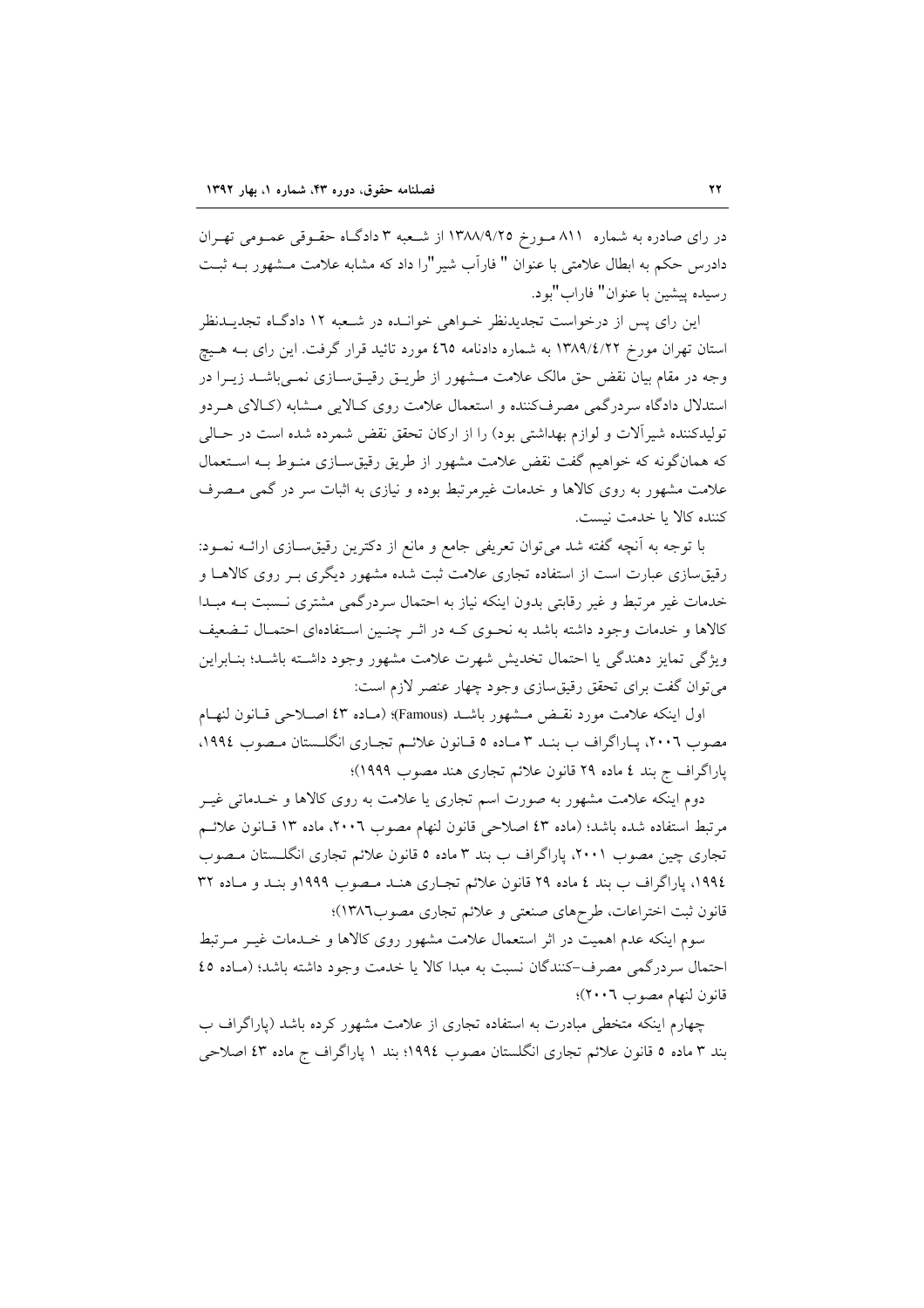قانون لنهام مصوب ٢٠٠٦؛ بند ٤ ماده ٢٩ قانون علائم تجاري هند مصوب ١٩٩٩ و بند و مـاده ٣٢ قانون ثبت اختراعات، طرحهاي صنعتي و علائم تجاري مصوب ١٣٨٦).

علاوه بر این لازم به ذکر است که نقض حق مالک علامت تجاری از طریق رقیق سازی بــه دو صورت محقق میشود: صورت اول ناظر به کم رنگ شدن ویژگی تمایز دهنـدگی علامـت مشهور است که از آن با عنوان تضعیف (Blurring)علامت مشهور یاد میشود (قسمت ب بنـد ۲ پاراگراف ج ماده ٤٣ اصلاحی قانون لنهام مصوب ١٩٩٥).

صورت دوم ناظر به نقصان ارزش و کیفیت و شهرت علامت مــشهور اسـت کـه از آن بــا عنوان تخديش(Tarnishment) علامت مشهور ياد مي شود (قسمت ب بنـد ٢ يـاراگراف ج مـاده ٤٣ اصلاحی قانون لنهام مصوب ١٩٩٥). عناصر تحقق رقیقسازی و صور نقض حـق از طریــق رقیق سازی خود موضوع بندهای جداگانهای هستند که ذیلا مورد بررسی و تحلیل قرار خواهند گر فت.

#### يند اول: عناصر رقبق سازي

همانگونه که ذکر گردید برای تحقق نقض حق مالک علامت تجاری وجود چهـار عنـصر لازم و ضروری است؛ این چهار عنصر باید با هم و بهطور همزمان وجود داشته باشند و فقدان یکی موجبات دفاع عدم تحقق نقض از جانب خوانده دعوی رقیق سازی را فراهم می سازد. این چهار عنصر به ترتیب عبارتند از:

عنصر اول؛ مشهور بودن علامت مورد نقض: یکی از عناصر لازم برای تحقـق نقـض حـق مالک علامت تجاری از طریق رقیق سازی مشهور بودن علامتی است که توسط متخطبی روی كالاها و خدمات غير مرتبط مورد استفاده قـرار مـي گيـرد. علامـت زمـاني مـشهور محـسوب می گردد که برای عموم شناخته شده باشد و احراز آن با توجه به معیارهایی کـه در قـانون هـر کشوری مورد اشاره قرار می گیرد با دادگاه میباشد.

هر چه در معیارهای احراز شهرت سختگیری بیشتری شده باشد، اقامه دعوی نقـض حـق از طریق رقیق سازی دشوارتر خواهد بود. در این راستا کشورهای مختلف معیارهای یکسانی را در مورد نحوه احراز شهرت در نظر نگرفتهاند و این امر حسب مورد از کشوری به کشور دیگر متفاوت می باشد. با این حال به نظر می رسد بهترین معیار را قانون اصلاحی قـانون ضـد رقیـق سازی مصوب ٢٠٠٦ ارائه میدهد. در قسمت الف بند ٢ پاراگراف ج ماده ٤٣ قـانون اصـلاحی لنهام` قانونگذار مقرر میٖدارد که یک علامت در صورتی مشهور است کـه بـهطـور گــستردهای

١. ماده ٤٣ قانون لنهام مصوب ١٩٤٦ در سال هاي ١٩٩٥ و ٢٠٠٦ اصلاح گرديده است.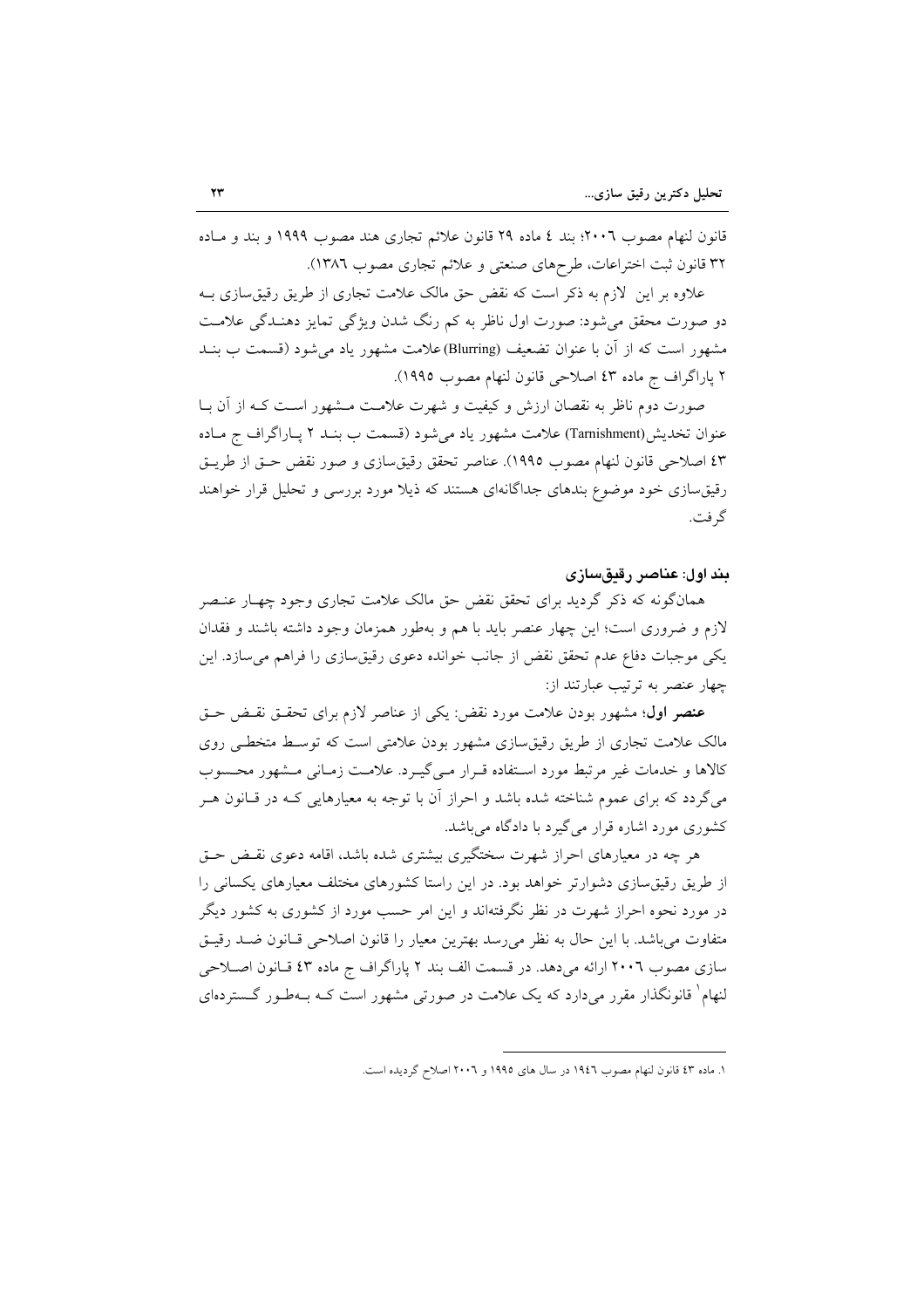توسط جامعه مصرفي عمومي (ايالات متحده) نسبت به مبدا كالاها و خـدمات مالـك علامـت شناخته شده باشد. در ادامه مباده فهرستی غیرانحصاری از معیارهبای ایجباد شبهرت توسط علامت بيان مي دارد كه عبارتند از: الف: میزان تمایزدهندگی ذاتی یا اکتسابی علامت تجاری. ب: زمان، وسعت و گستره جغرافیایی تبلیغات علامت تجاری اعم از اینکه توسط مالـک تبلیــغ شده باشد يا توسط شخص ثالث اين عمل انجام شده باشد. ج: میزان، حجم و گستره جغرافیایی فروش کالاها و خدمات تحت علامت. د: ميزان شناخت واقعي مردم از علامت. و: كانالهاى تجارت كالا و خدمات كه طى أن علامت مورد استفاده قرار مى گيرد. هــ: ماهيت و گستره استفاده از علامت مشهور يا علامت مشابه توسط شخص ثالث.

به طور مشابه در دستورالعمل بررسی علائم تجاری که توسط اداره اختراعات ژاپــن چــاپ شده است، چنین معیارهایی را برای احراز شهرت علائم تجاری ذکر کرده است با این تفـاوت که گستره حوزه شناختی علائم تجاری را قلمروی ژاپن میداند.

با توجه به موارد مذکور به نظـر مـی(سـد علامـت مـشهور علامتـی باشـد کـه در جامعـه مصرفکننده آن کالا یا خدمت معروف گردیده باشد به نحوی که با شنیده شدن نام آن علامت مشهور کالا یا خدمت تحت اّن علامت در ذهن مردم تداعی شود. با این حـال احـراز مـشهور بودن علامت النهايه توسط دادگاه با توجه به قرائن و امارات و بهطـور مـستقل در هـر پرونــده انجام می شود و این دادگاه است که با در نظر گرفتن معیارهای مذکور احراز می نمایـد کـه آیـا علامت اظهار شده مشهور است یا خیر.

نکته آخر اینکه در بند و ماده ۳۲ قانون ثبت اختراعات، طرحهای صنعتی و علائـم تجـاری مـصوب ١٣٨٦ قانونگـذار از عبــارت «علامــت مــشهور» اســتفاده ننمــوده اســت و در مقــام علامتهای غیر قابل ثبت مقرر داشته است: «عین یا شبیه آن (علامت) قبلاً برای خدمات غیــر مـشابه ثبـت و معـروف شـده باشـد...». قانونگـذار در ايـن بنـد از عبـارت علامـت معـروف (Well-Known Mark)استفاده نموده است و این سوال را ایجاد می نماید که فرق بین علامت معروف با علامت مشهور (Famous Mark)چیست؟ در یاسخ به این ابهام بایـد گفـت برخـی از نظامهای حقوقی مانند فرانسه فرقی بین دو علامت مـذکور نمـی گذارنـد و هـر دو را حقیقتـی واحد با دو چهره متفاوت در نظر می گیرنــد و گــستره دکتــرین رقیــق ســازی را شــامل هــر دو میدانند. با این حال اکثر نظامهای حقوقی بین علائم مشهور و علائـم معـروف تفـاوت قائـل می شوند و گستره دکترین را فقط شامل علائم مشهور می دانند.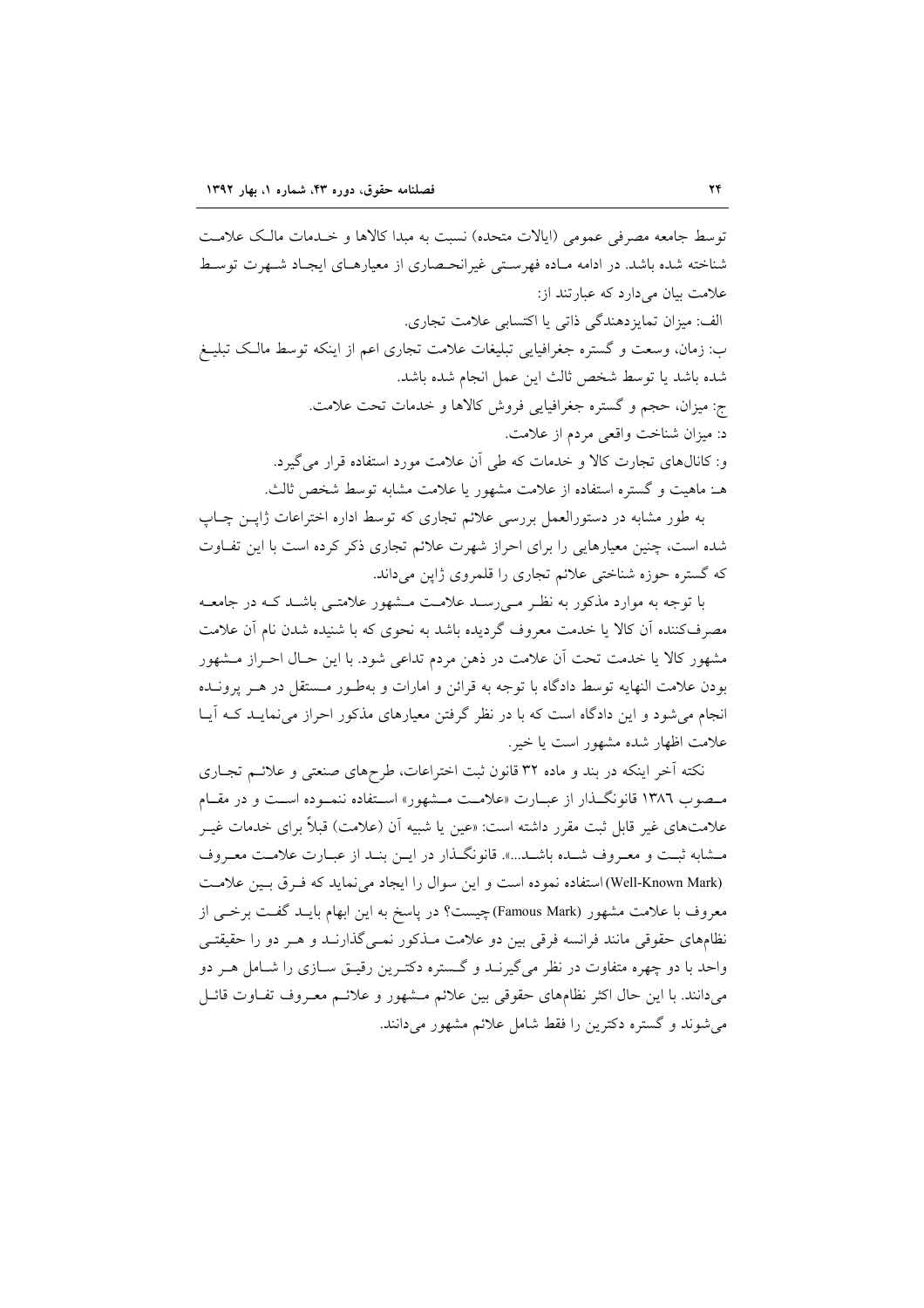از این دیدگاه علامت معروف علامتی است که برای بخش مـرتبط جامعـه شـناخته شـده باشد. منظور از بخش مرتبط جامعه مشتريان واقعي يا بالقوه و افراد دخيل در كانال@اي توزيــع و مبادله أن علامت مي باشند كه علامت براي معـروف محـسوب شــدن بايــستى بــراي بخــش مذکور شناخته شده باشد. در مقابل علامت مشهور به علامتی گفته مـی شـود کـه بـرای بخــش گستردهتری از جامعه شناخته شده باشد و به عبارتی دارای میزان شـهرت بیــشتری نــسبت بــه علائم معروف باشد. در قوانین کشورهایی نظیر آمریکا و هنـد گـستره دکتـرین فقـط نــاظر بـر علائم مشهور است و علائم معروف از سایر طرق مورد حمایت قرار مـیگیرنـد؛ در برخـی از نظامهای دیگر نظیر قانون علائم تجاری انگلستان و یا در دستور العمل ٨٩/١٠٤ اتحادیه اروپا از عنوان علامت دارای شهرت استفاده شده اسـت و خاصـه در انگلــستان بــین علامـت دارای شهرت و علامت معروف از لحاظ نوع و چگونگی حمایت فرق قائل شدهاند.

با توجه به أنچه گفته شد می توان گفت اگر بگوییم قانونگذار ما در تـدوین بنـد «و» مـاده ۳۲ از دیدگاه کشورهای دسته اول، یعنـی کـشورهایی کـه بـین علامـت مـشهور و علامـت و معروف تفاوتی قائل نمیشوند، پیروی کرده است در این صورت گستره دکترین نقض دوم بند «و» ماده ۳۲ را در میگیرد؛ اما اگر بگوییم از دیدگاه کشورهای دسته دوم پیروی کرده است در این صورت بند «و» ماده ۳۲ در مقام بیان دکتـرین رقیـقسـازی نمـیباشـد. بـه نظـر مـیرسـد قانونگذار ما از آن دیدگاهی پیروی کرده است کـه تمـایزی بـین علامـت مـشهور و علامـت معروف قائل نمی شود چرا که نه تنها در قوانین موضوعه هیچ معیاری برای احــراز شــهرت بــه دست نداده است بلکه در دکترین حقوقی هم نظریهای راجع به تمایز این دو ارائه نشده است؛ بنابراین می توان گفت گستره دکترین نقض نوع دوم منطوق بند «و» ماده ۳۲ را در بر میگیرد.

**عنصر دوم**: استفاده از علامت مشهور روی کالاها و خــدمات غیــر مــرتبط: یکــی دیگــر از عناصر لازم برای تحقق نقض حق از طریق رقیــقســازی اسـتفاده از علامـت مــشهور بــه روی كالاها و خدمات غيرمرتبط است؛ بنابراين اگر علامت به روى كالا يـا خــدمتى مـشابه كـالا يـا خدمت تحت علامت مشهور به کار رود، در صورت وجود عنصر سردرگمی، نقـض نـوع اول رخ داده است؛ به عنوان مثال اگر کسی علامت مشهور «بیک» را به روی خودکارهای تولیـدی خود بدون اذن مالک علامت به کار برد مسلماً نقض نــوع اول رخ داده اســت امــا اگــر همــين علامت را به روی کالایی نظیر عطر به کار برد علامت مشهور «بیک» را از طریـق رقیـقسـازی نقض کرده است.

با این حال ممکن است استدلال شود که استفاده از علامت مــشهور بــه روی کــالای غیــر مرتبط به علامت صدمهای نمیزند چون مصرف کننده نسبت به مبدا سـردرگم نـشده اسـت و می تواند بفهمد که بین مالک علامت مــشهور و متخطــی ارتبــاط و همبــستگی وجــود نــدارد و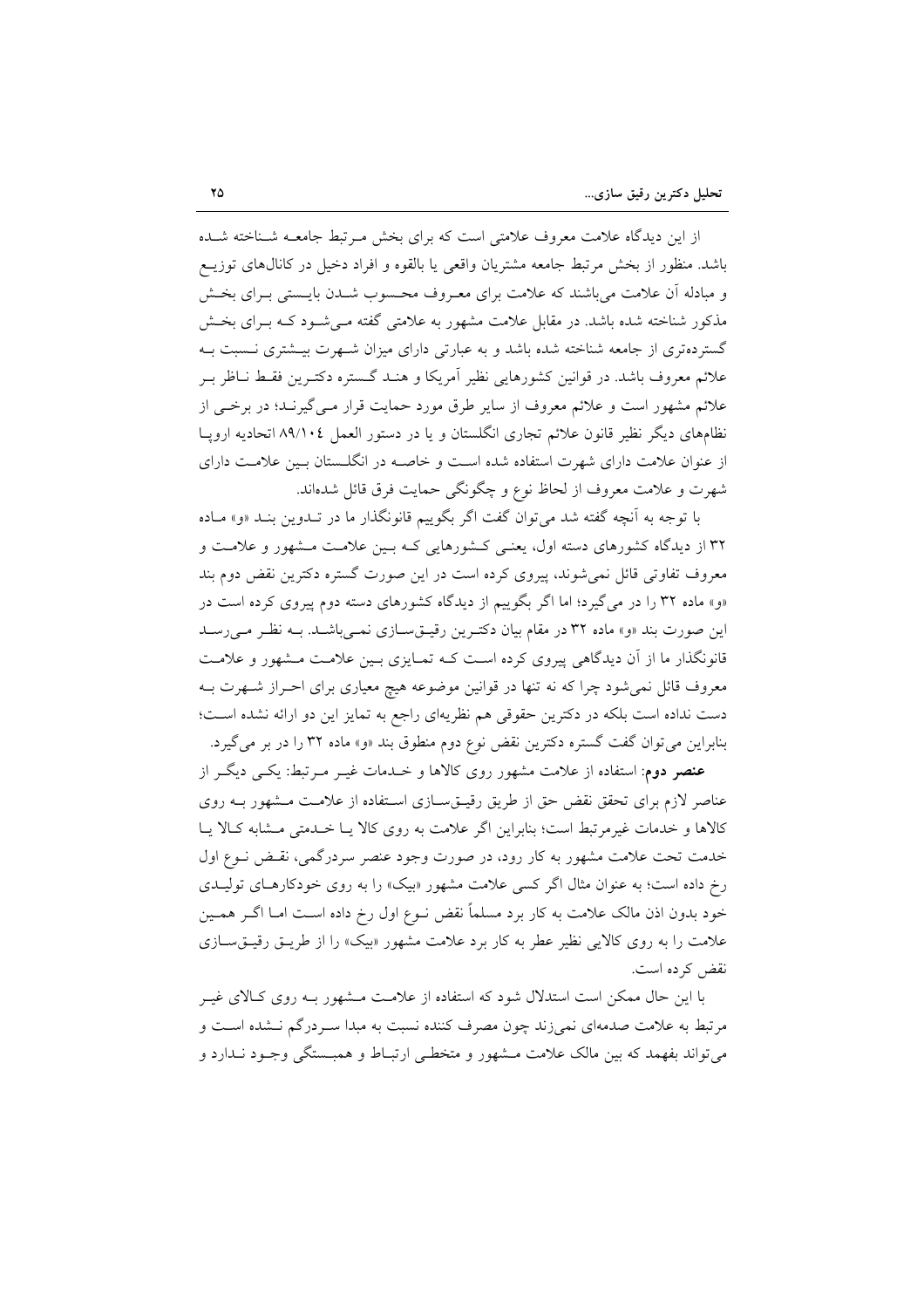علامت مورد استفاده توسط متخطبي از طرف مالک علامت مشهور مـورد حمايـت قـرار نمی گیرد. در پاسخ باید اظهار داشت همانگونه که در بند بعد توضیح داده خواهد شـد، مبنــای این عنصر چیزی فراتر از سردرگمی مصرف کننده است و آن زوال ویژگی تمایزبخشی علامت مشهور در بین مصرفکنندگان و تبادر دو کالا یا خدمت بـه ذهـن در صـورت تـداعی عنـوان علامت مشهور و خصوصاً نقصان شهرت و ارزش علامت در صـورت بــه کــار بــردن علامــت مشهور روی کالاها یا خدمات نامطلوب و کم ارزش است؛ چه در واقع این ملاکها هستند که مبنای نقض نوع دوم به روی کالاهای غیرمرتبط را توجیه می کنند.

قانونگذار ما در بند «و» ماده ۳۲ قانون ثبت اختراعات، طرحهای صـنعتی و علائـم تجـاری مصوب ۱۳۸٦ نقض حق از طریق رقیق سازی را در صورتی محقق میداند که علامت مشهور متعلق به خدمات باشد؛ بنابراین اگر این علامت مشهور متعلـق بـه کـالایی باشـد و شـخص دیگری آن را به روی کالاها یا حتی خدمات غیر مرتبط به کار گیرد، نه تنها بر حـسب بنــد «و» ماده ۳۲ بلکه با استناد به سایر مواد قانون مذکور قابل پیگرد نمیباشد. مبنای قانونگذار در عدم تسری دکترین به علائم تجاری مشهور ناظر به کالاها کاملا قابل انتقاد بـه نظـر مـی(سـد و بـه واقع نمی توان فهمید چرا قانونگذار علائم مشهور ناظر به کالاها را به این مفهوم مورد حمایت قرار نداده است؟

چه بسا که در دنیای امروز علائم تجاری مشهور ناظر بر کالاها بسیار ًفراگیر تــر از علائــم مشهور ناظر بر خدمات است. از این رو اصلاح بند «و» ماده ۳۲ کاملا ضروری به نظر می رسد. حال اگر علامت مشهوری که ناظر به کالا باشد به روی کالاها یا خدمات غیرمرتبط به کار رود تكليف چيست؟ آيا ناقض حق قابل پيگرد است؟ به نظر مي رسد از آنجا كه قانونگذار ما چنين شخصی را ناقض حق قرار نداده است، مالک علامت میتواند متخطی را بر اساس قواعـد عـام مسئولیت مدنی و خصوصا ماده ۱ قانون مسئولیت مدنی مورد پیگرد قرار دهـد کـه ایــن خــود مستلزم اثبات تضرر وارده بــه وى و اثبــات رابطــه سـببيت بــين ضــرر وارده و عمــل ناقــضانه می باشد.

**عنصر سوم**: عدم لزوم سردرگمی مصرف کنندگان: سومین عنصر که در واقــع مهــمتــرین ویژگی بارز دکترین رقیق سازی میباشد، عدم لزوم سردرگمی مصرفکننده کالاها یـا خــدمات نسبت به مبدا علامت ْ ميباشد و اين ويژگي در واقع مهمترين تفاوت بين دكترين نقض حـق اول و دکترین رقیق سازی می باشد. نظام حقوقی حاکم بر علائـم تجـاری در مفهـوم کلاسـیک خود بر آن است تا از تضرر به مصرفکننـده از طریـق اسـتفاده گمراهانـه از علامـت تجـاری جلوگیری نماید چه از این دیدگاه علامت تجاری موجود روی کالاها یا خدمات گویای وجود

1-Source of Goods and Services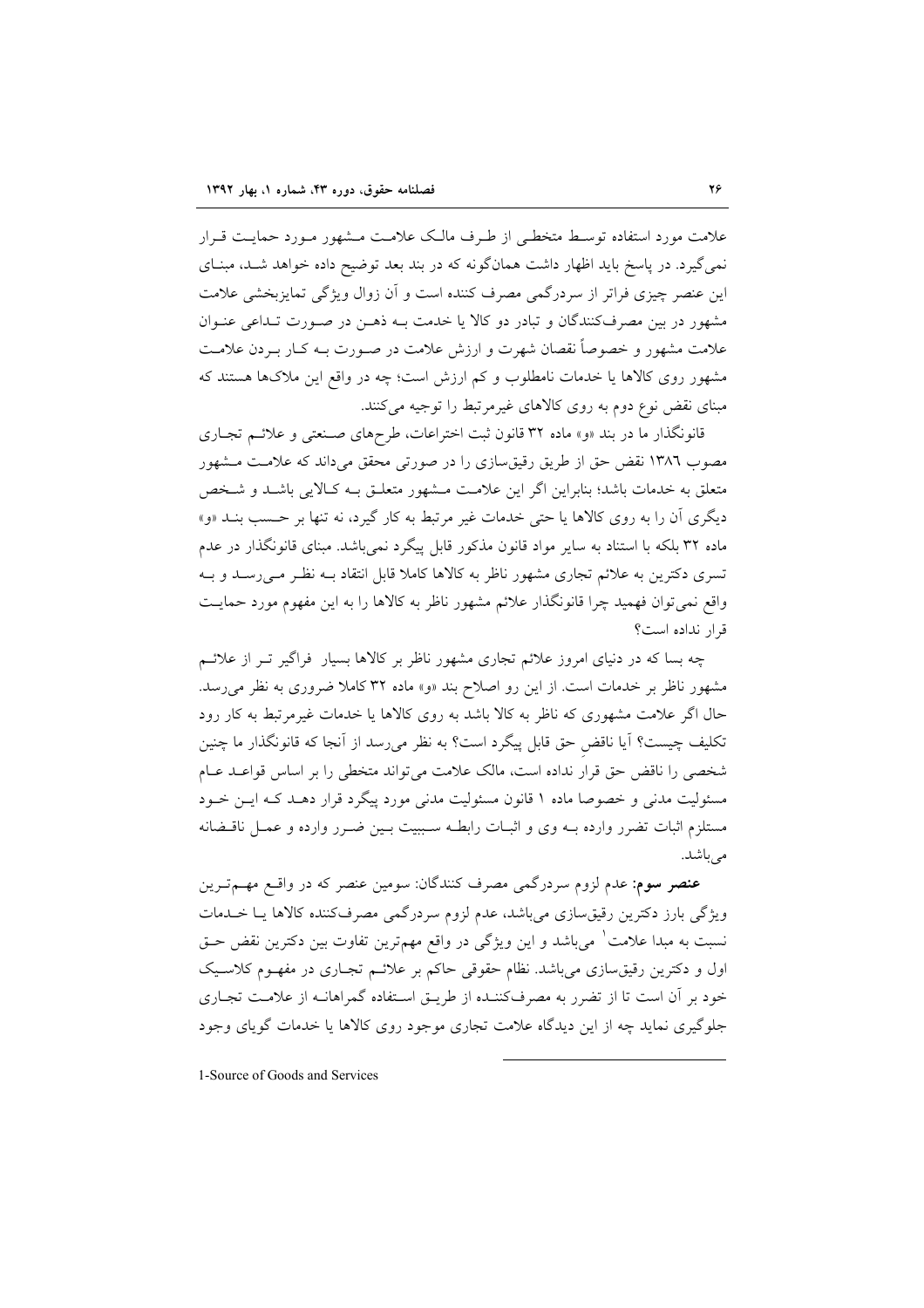ویژگی هایی مخصوص است که مصرفکننده، آنها را در نتیجه استعمال مکرر بــه دسـت آورده است.

استفاده از علامت مشهور روی کالا یا خدمت غیر مرتبط به معنای آن نیست کـه مـصرف کننده به هیچ وجه نسبت به مبدا کالا یا خدمت سردرگم و گمراه نمیشود بلکه عنـصر مــذکور به معنای عدم لزوم سردرگمی مصرفکننده نسبت به مبدا کالا یا خـدمت اسـت اعـم از اینکـه واقعاً سردرگم شده باشد یا خیر (Bradford, 2009, p. 19). با این حال برخی کــشورها از جملــه چین گمراهی عمومی را برای تحقق نقض حق از طریق رقیقسازی ضروری دانستهاند و عـدم تحقق أن امكان اقامه دعوى توسط مالك علامت مشهور عليه متخطى را زائل مى كند (مـاده ١٣ قانون علائم تجاری چین مصوب ۲۰۰۱). به نظر میرسد از آنجـا کــه عــدم لــزوم ســردرگمی مصرف كننده نسبت به مبدا كالا يا خدمات از عناصر لازم بـراي تحقـق نقـض حـق از طريـق رقیق سازی است لذا ماده مذکور در مقام بیان نقض حق در مفهومی خاص است و در نتیجه در نظام حقوقی چین دکترین نقض نوع دوم به معنای اصیل خود جایگاه قانونی ندارد.

عنصر چهارم: استفاده تجاري از علامت مشهور؛ آخرين عنـصر لازم بـراي تحقـق نقـض علامت مشهور از طریق رقیق سازی این است کـه متخطـی بایـد از علامـت مـشهور در قالـب تجارت استفاده نموده باشد. این سخن خود متضمن دو نکته است؛ اولا اینکه استفاده متخطبی از علامت باید استفاده در فرأیند تجارت بوده باشد مثل اینکه علامت یا مشابه علامت مـشهور غير را روى كالا يا خدمات خود به كار برده باشد (Dogan & Lemley, 2008, p. 106)؛ دوم اينكه منظور از استفاده هر استفادهای نیست بلکه استفاده در قالب علامت تجباری یبا استم تجباری است یعنی اینکه متخطی علامت مشهور غیر یـا مــشابه آن(ا بــهعنـوان علامــت روی کالاهــا و خدمات خود به کار برده باشد؛ پس اگر استفاده جز این باشد، استفاده به مفهـومی کـه یکـی از عناصر رقیق سازی را تـشکیل داده باشـد محقـق نـشده اسـت. ایـن ویژگـی بـه صـراحت در پاراگراف ب بند ۳ ماده ۵ قانون علائم تجاری انگلستان مـصوب ۱۹۹٤ و بنـد ۱ پـاراگراف ج ماده ٤٣ اصلاحي قانون لنهام مصوب ٢٠٠٦ مورد تصريح قانونگذار كـشورهاي مـذكور قـرار گر فته است.

#### بند دوم: صور تحقق رقیقسازی

صور تحقق رقیقسازی ناظر به فراًیندهایی میباشند که زمینه تحقق نقض حق را از طریــق رقیق سازی فراهم می آورند؛ در واقع صور رقیق سازی دربرگیرنـده راههـایی اسـت کـه طـی آن نقض حق مالک علامت تجاری مشهور در قالب رقیق سازی محقق می شود. ایــن صــور کــه از آنها بهعنوان زیرشاخههای رقیقسازی یاد میشود به دو دسته تقسیم میشـوند کـه ذیـلاً مـورد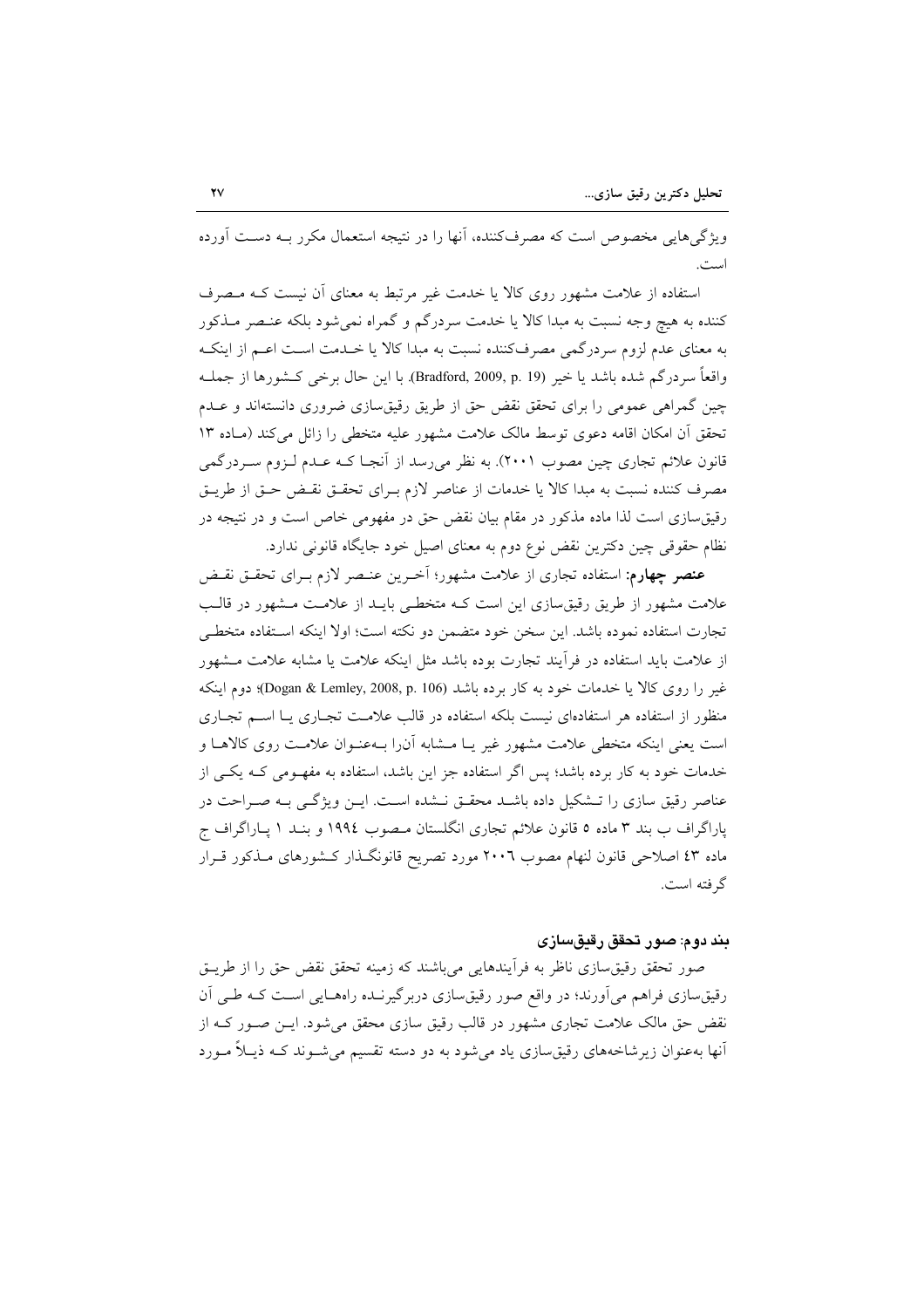بررسی قرار می گیرند. پیش از توضیح این دو دسته لازم به ذکر است که عناصر رقیق سازی ک در واقع ارکان رقیق سازی هستند، در هر دو صورت تحقـق رقیـقسـازی مـی گنجنـد و جـزء لاينفک دکترين رقيق سازي هستند.

صورت اول: رقیقسازی از طریق تضعیف: این قسم از رقیقسازی زمانی محقق می شود که ویژگی تمایزدهندگی و یکتایی (Uniqueness) علامت مشهور تضعیف می شود مشروط بر اینکه علامت مشهور روی کالا یا خدمتی بهکار رود که از لحاظ کیفیت و شـهرت برابـر یـا بـالاتر از کالاها یا خدمات تحت علامت مشهور باشد. این قسم از رقیقسازی که در واقع اصـلیتـرین مبنای شکل گیری دکترین رقیق سازی است، ناظر به این توجیـه اسـت کـه اسـتفاده از علامـت مشهور به روی کالاها و خدمات غیرمرتبط باعث آن می شود که با تداعی این علامت در ذهــن مصرف کننـده دو کـالا يـا خـدمت بـه ذهـن او تبـادر نمايـد کـه نتيجـه اَن تـضعيف کـارکرد تمایزدهندگی علامت تجاری به عنوان یکی از مهمترین کارکردهای علات تجاری است.

در دعــوای Hyatt Corp. v. Hyatt Legal Services <sup>'</sup>خوانــده دعــوی مبــادرت بــه اســتفاده از علامت مشهور هایت به روی موسسه خود، که یک موسسه انجام خدمات حقوقی بـود، کـرده بود. هایت علامت تجاری مشهوری مربوط به هتلهای زنجیـرهای موجـود در ایـالات متحـده میباشد که در سایر کشورها دارای شعبه میباشد و در نتیجه دارای شـهرت جهـانی اسـت. در یاسخ به شکایت خواهان، خوانده اظهار داشت کـه اسـتفاده از علامـت تجـاری هایـت باعـث سردرگمی مصرفکنندگان نسبت به مبدا نمیشود و نتیجتا ضرری بـه خواهــان نمــ<sub>ی ر</sub>ســد. در راستای صدور حکم، دادرس با محکوم کـردن خوانـده اظهـار داشـت کـه اگرچـه اسـتفاده از علامت هایت منجر به گمراهی مصرفکنندگان نسبت به مبدا خدمات نمی شود اما بـه خــودی خود باعث ایجاد ابهام و زوال ویژگی تمایزدهندگی علامت مشهور هایت بـرای هتـلهـای زنجیره ای می شود؛ بنابراین با توجه به آنچه گفته شد، می توان نتیجه گرفت که منظور از ابهام زایی ایجاد ابهام در تشخیص نوع کالاها و خدماتی است که پس از تداعی علامت مشهور در ذهن ایجاد می شود. پر واضح است که چنین ابهامی باعث زوال ویژگی تمایزدهندگی و یکتایی علامت مشهور است.

صورت دوم: رقیق سازی از طریق تخدیش علامت مشهور: این قسم از رقیق سـازی زمـانی محقق می شود که علامت تجاری مشهور به روی کالاها یا خدماتی بـه کـار رود کـه از لحـاظ کیفیت، ارزش و فرآیند استفاده پایینتر و پستتر از کالاها و خدمات تحت علامت مشهور هستند. این امر خود منجر به تضعیف شهرت علامت تجـاری مـشهور بـین مـصرف کننــدگان می شود و به طور غیر مستقیم به شهرت علامت تجاری صدمه وارد مـی سـازد (Weakening of

1- Case (1984), 7368f. 2d. 1153. 1157 c7.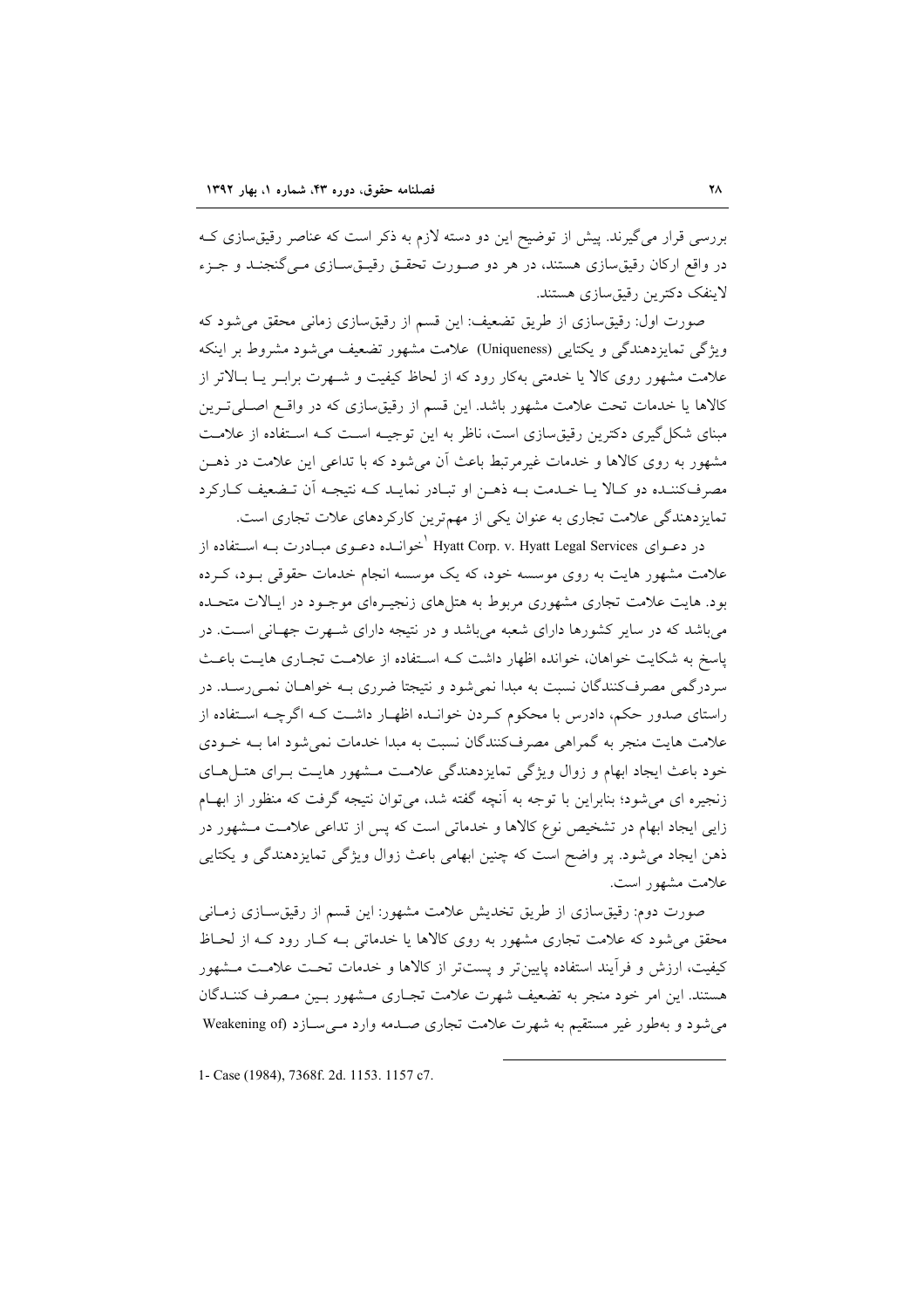Reputation). فرق این قسم از رقیق سازی با قسم اول در این است که در قسم اول به شـهرت علامت تجاری صدمهای وارد نمی شد و فقط ویژگی تمایزدهنـدگی کالاهـا و خـدمات تحـت علامت مشهور زائل می شد در حالیکه در قسم دوم شهرت علامت به علـت اسـتعمال آن روی كالاها و خدمات غيرمرتبط نامرغوب مخدوش مى شود و علامت مشهور از اين طريــق صــدمه می بیند. در یرونده `Grey v. Campbell Soup Co خوانده مبادرت به اسـتفاده از اســم داگیــوا کــه ناظر بر اسنک غذای سگ بود، نموده بود. ایــن اســم در واقــع مــشابه بــا عنــوان بیــسکوئیت و شکلاتهای گادیوا بود که تولیدی شرکت خواهان بودنـد. در ایــن رای دادگـاه خوانـده را بـه علت استفاده از اسم مشابه مشهور گادیوا و متعاقبا لطمه زدن به شهرت شکلاتهـای تولیـدی خواهان به خاطر انتساب علامت مشابه مذکور برای غذای سگ محکوم نمود.

بنا بر آنچه گفته شد، می توان اظهار داشت که نقض علامت تجاری از طریق رقیق سازی نــه تنها باعث زوال ويژگي تمايزبخشي علامت مشهور در تداعي ذهـن مـصرفکننـده نـسبت بـه کالاها یا خدمات است بلکه در مواردی باعث لطمه زدن به شهرت علامت مشهور میشود. این دو مهم دو قسم دکترین رقیقسازی را شکل میدهند و گزاف نخواهد بود که از آن دو بـه عنوان دو مبنای شکل گیری دکترین رقیقسازی نام برد.

#### فصل دوم: در رسي جادگاه دکتر بن در موافقتنامه بينالمللي

پیش از بررسی موافقتنامههای بینالمللی راجع به جایگاه دکترین رقیق سازی لازم است تا توضیحی نسبت به پیشینه ملی دکترین ارائه شود. مبدا تشریع دکترین رقیقسازی علائم تجاری منتسب به فردی آمریکایی به نام فرانک اسکتچر (Frank I Schechter) است. ایشان که به عنـوان پدر دکترین رقیق سازی مشهور هستند، به عنوان اولین نفر در سال ۱۹۲۷با نوشتن مقال)ای با عنوان مبنای معقول حمایت از علائم تجاری کلید فرآیند حمایت از علائم تجـاری را در برابـر نقض حق از طريق رقيق سازى زدند. درسال ١٩٤٧ اوليين قـانون ضـد رقيــقســازى در ايالـت ماساچوست به تصویب رسید و بعـداز آن بـسیار دیگـری از ایالــتهـا قـوانین مـشابهی را بـه تصويب رساندند.

با این حال، اولین قانون فدرال حمایت از علائم تجاری در اَمریکا قانون ضـدرقیق سـازی علائم تجاری مصوب ۱۹۹۵ و اصلاحیه اَن در سال ۲۰۰۲ میباشد. در انگلــستان علــی الــرغم وجود رويه قضايي نسبتا غني اولين قانون ضد رقيق سازي، قانون علائم تجاري مصوب ١٩٩٤ می باشد که در بند ۲ ماده ۵ و بند ۳ ماده ۱۰ اقامه دعوی رقیــق ســازی را مجـاز شــمرده اســت. همچنین در هند، قانون علائم تجاری مصوب ۱۹۹۹ که در سال ۲۰۰۳ لازم الاجرا گردید برای

1- Case (1986), 650F. supp. 1166. 1175. 76 .C. D.CA.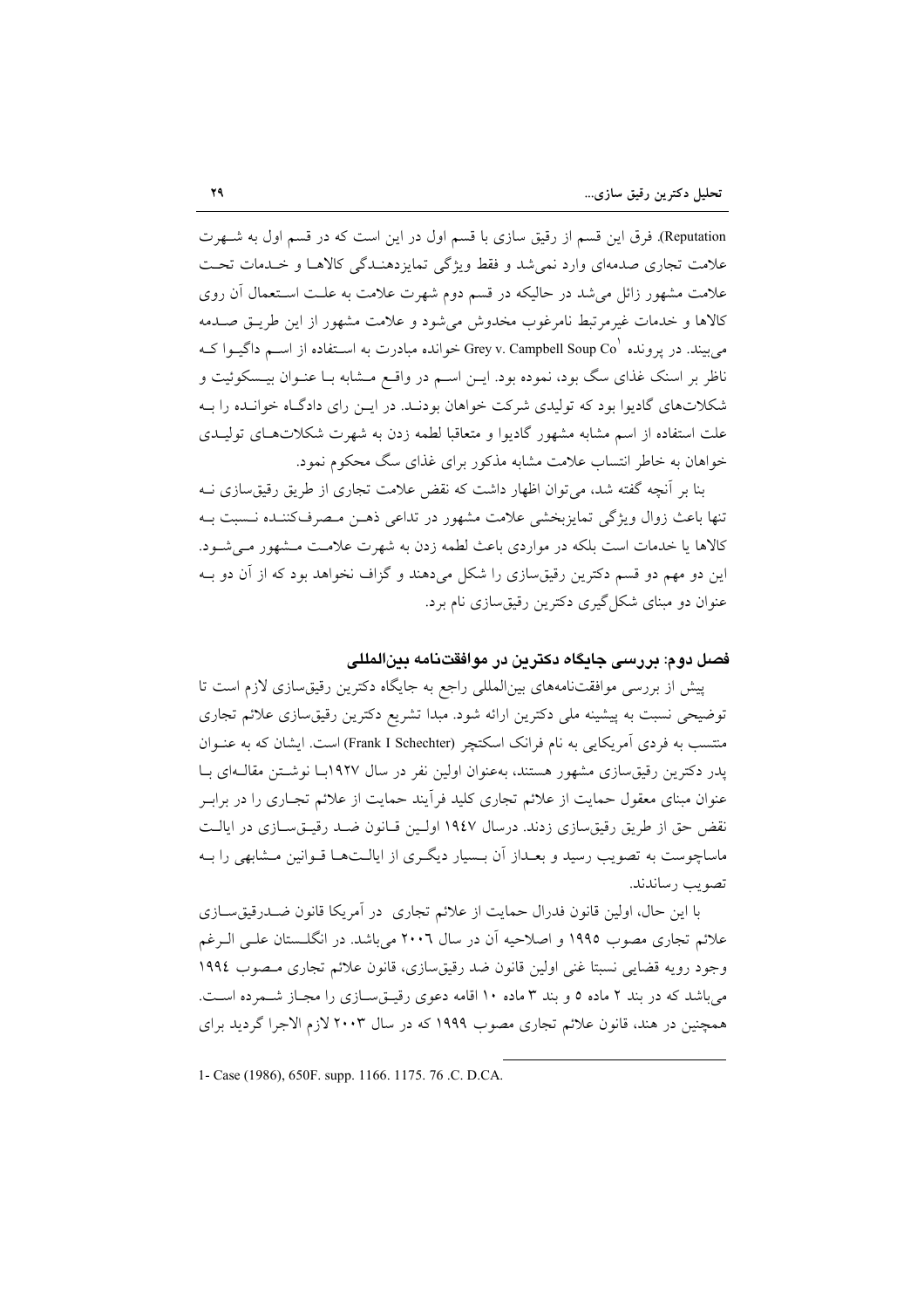اولین بار در بند ٤ ماده ٢٩ به صراحت حمایت از علائم تجـاری را در برابـر نقـض نـوع دوم حمات می نماید.

همانگونه که مشاهده می شود، بهرسمیتشناسی دکترین رقیق سازی در قـوانین ملـی امـری کاملا نوین است و کشورهایی که در قوانین خود این دکترین را بهرسمیت شـناختهانـد، سـابقه تصویبشان به کمتر از دو دهه می رسد. در موافقت نامههای بین المللهی وضع دکترین بسیار مبهم تر از قوانین ملی است و تا کنون هیچ موافقتنامهای اعـم از موافقـتنامـه دوجانبـه یـا چندجانبه به صراحت نامی از رقیقسازی یا نقض نوع دوم نبرده اسـت امـا مفهــوم آن بــهطــور ضمنی از برخی موافقتنامههای بینالمللی قابل استنباط است. با این حـال از آنجـا کـه هــدف اصلی دکترین رقیق سازی حمایت از علائم تجاری مشهور بـهعنـوان قـسم خاصـی از علائـم تجاری با ویژگیهای خاص خود میباشد، میتوان به قیاس موضـوع مـورد حمایـت موافقـت نامههایی که در آنها علائم مشهور مورد حمایت خاص قـرار گرفتـهانـد و بـه نحـوی در مقـام بیان دکترین رقیق سازی هستند یـا بــه آن نزدیـک شــدهانــد، را مــورد بررســی قــرار داد. ایــن موافقت نامهها عبارتند از:

الف؛ كنوانسيون ياريس: كنوانسيون يـاريس بـه عنـوان مهـمترين وبرجـستهترين سـند بین|لمللی در حیطه حقوق مالکیت صنعتی مـصوب ۲۰ مـارس ۱۸۸۳ در بنـد ۱ مـاده ٦ مکـرر خود حمایت از علائم تجاری مشهور را مقرر نموده است. بند ١ این ماده مقرر میدارد:

«کشورهای عضو اتحادیه متعهد هستند در صورت حکم قانون یا درخواست طرف ذی نفع ثبت و استفاده از علامت تجاری ای که تکثیر، تقلید یا ترجمه علامتی است که در کشور محـل ثبت یا استفاده مشهور بوده و متعلق حق کسی است که از منافع این معاهده انتفاع می برد و بـه روی کالاها و خدمات مشابه مورد استفاده قرار گرفته است و استعداد سردرگمی مصرفکننـده را دارد رد یا لغو و منع نمایند. مقررات فوق در مواردی که بخش اصـلی علامـت برگرفتـه یــا تقلید از چنین علامت مشهوری باشد و استعداد سردرگمی مصرفکننده را داشته باشد، اعمـال می شو د.

همانگونه که مشاهده میشود مقرره فوق اگرچه از علامت مشهور حمایت نموده است و قائل به حمایتی جداگانه از سایر علائم معمولی کرده است اما مقرر داشتن دو شرط سردرگمی مصرفکننده و منع ثبت و استفاده از علامت مشهور به روی کالاهای مــشابه آن(ا بــه دکتــرین نقض نوع اول نزدیک می کند و در مقام بیان نقض حق علامت مشهور از طریــق رقیــقســازی علامت مذکور نبوده است؛ بنابراین اگرچه این ماده قائل به حمایتی اضـافی از علائـم مـشهور شده است و علائم مشهور را به عنوان دستهای جداگانه از علائم تجاری محسوب کرده است اما به علت فقدان عناصر رقیق سازی مشمول دکترین مذکور قـرار نمـی گیـرد خـصوصاً اینکـه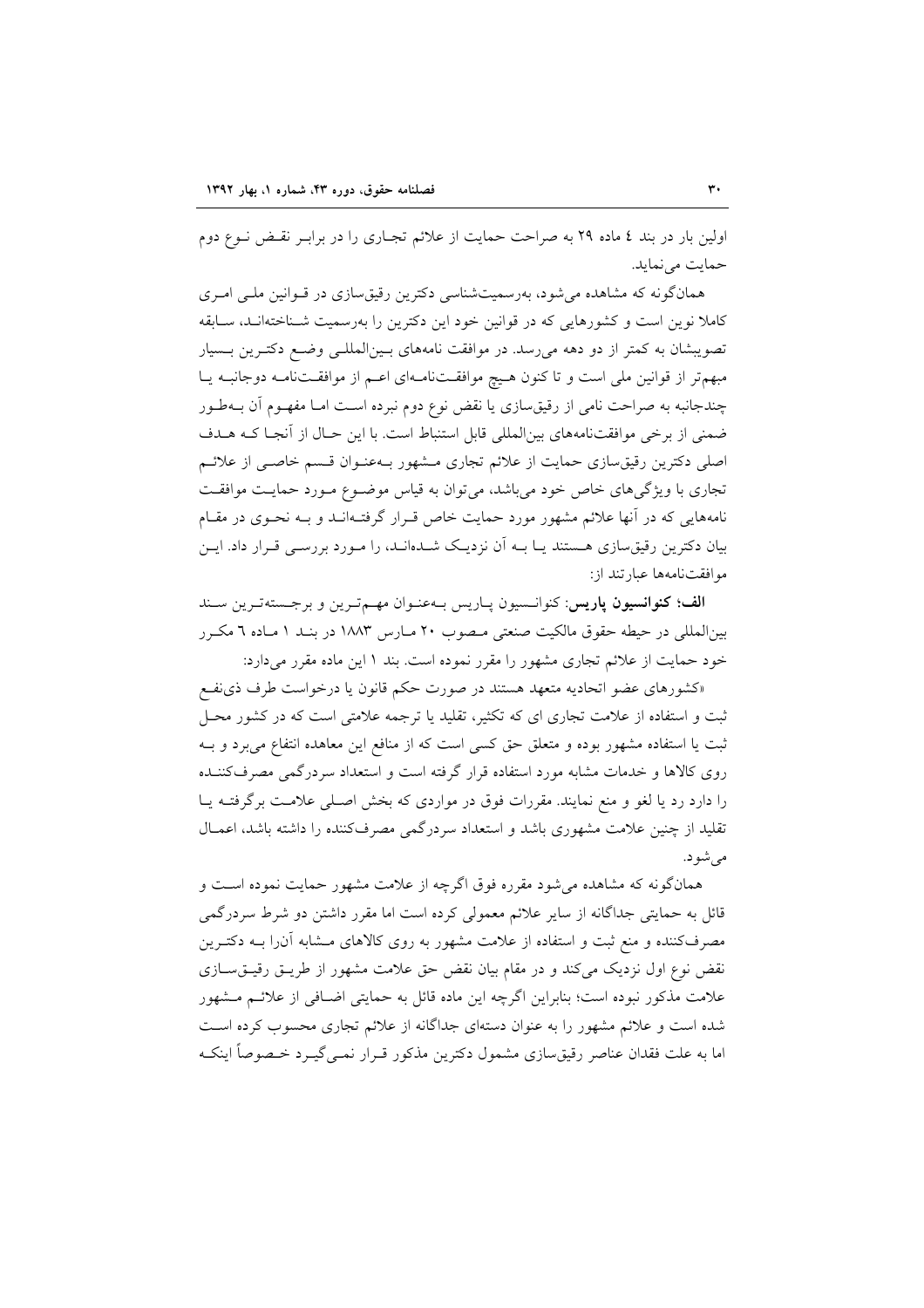مستفاد از ظاهر ماده و بند ۳ ماده ۱۲ موافقتنامه ترییس حمایت از علائم مشهور را محـدود به کالاها کرده است و علائم مشهور ناظر به خدمات را مشمول حمایت علائم تجاری ندانسته است؛ بنابراین در معاهده پاریس اگرچه حمایت از علائم تجـاری مـشهور مـورد توجـه قـرار گرفته است و موضوع مورد حمایت همانند دکترین رقیقسازی علائم مشهور است اما وحدت موضوع فقدان سایر شرایط را جبران نمی کند و در نتیجه نقض حق از طریــق رقیــقســازی در کنوانسیون به رسمیت شناخته نشده است. تنها مزیتی که این کنوانسیون برای علامت مشهور قائل شده این است که علامت مشهور بدون نیاز به ثبت یـا اسـتفاده، در چهـارچوب حقــوق سنتی علامت تجاری مورد حمایت میباشد.

ب؛ موافقت نامه تریپس: موافقتنامه جنبههای راجع به تجارت حقـوق مالکیـت فکـری مصوب ١٥ آوریل ١٩٩٤ گامهایی را در راستای حمایت از علائم مشهور نـسبت بـه اسـتعمال آنها روی کالاها و خدمات غیر مرتبط برداشته است و به نظر می رسد بـه مفهـوم رقیــقســازی بسیار نزدیک شده باشد. بند ۳ ماده ۱٦ موافقتنامه ترییس مقرر میدارد:

ماده ٦ مکرر کنوانسیون پاریس با تغییرات لازم در مورد کالاها یا خدماتی که مشابه کالاهـا یا خدماتی نیستند که علامت تجاری در خصوص آنها به ثبت رسیده قابل اعمـال خواهــد بــود مشروط بر اینکه استفاده از این علامت تجاری در رابطـه بـا کالاهـا یـا خـدمات نـشاندهنـده پیوندی میان کالاها و خدمات مزبور و مالک علامت تجاری ثبت شـده باشـد و منـافع مالـک علامت تجاری ثبت شده احتمالا بر اثر چنین استفادهای زیان دیده باشد.

با تدقیق در این ماده میتوان اظهار داشت که مفهوم دکترین رقیقسازی بهطور ضمنی در بطن گنجانیده شده است؛ زیرا عنصر مشهور بودن (ماده ٦ مکرر کنواسـیون پـاریس نـاظر بـه حمایت از علائم مشهور است)، استعمال علامت مشهور روی کالاها و خـدمات غیرمـرتبط و استفاده تجاری از علامت مورد تصریح قرار گرفته است. به نظر می رسد که تـریپس از لحـاظ حمايت از علائـم مـشهور در نقطـه وسـط مـابين حقـوق سـنتي علايـم تجـاري و دكتـرين رقیق سازی باشد چرا که از طرفی علائم تجاری مشهور را در کالاها و خدمات غیـر مـشابه و غیر رقابتی مورد حمایت قرار داده و از سوی دیگر صورت خاصبی از گمراهبی مشتری را جهت تحقق نقض لازم دانسته است.

ج؛ رهنمود اتحادیه اروپا راجع به یکسانسازی علائم تجـاری مـصوب سـال ۱۹۸۸: یکی از مهمترین اسناد بینالمللی ناظر بر نقـض حـق علائـم تجـاری از طریـق رقیـقسـازی رهنمود ٨٩/١٠٤ اتحاديه اروپا راجع به يكسانسازي قوانين ناظر بـر علائـم تجـاري مـصوب ۱۹۸۸ است. در این رهنمود به هیچ وجه نامی از واژه رقیقسازی یا نقض نوع دوم برده نشده است اما در بند ۲ ماده ۵ این رهنمود که تقریبا در قوانین ملی تمام کشورهای عـضو اتحادیــه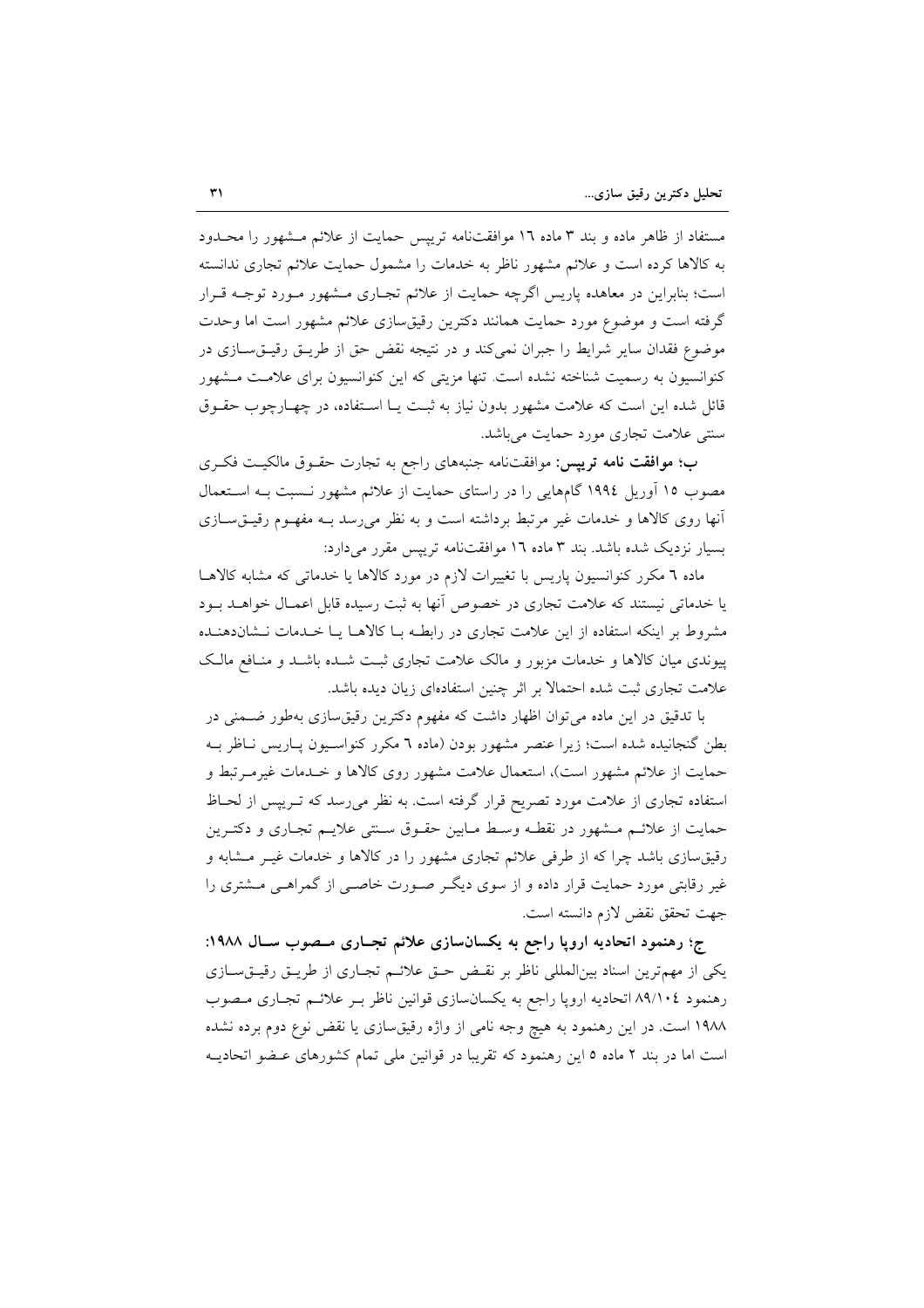اروپا عینا گنجانیده شده است، به مالک علامت تجاری مشهور که علامت خـود را بــه ثبـت رسانیده است اجازه می دهد تا مانع استفاده تجاری اشخاص ثالث از علامت دارای شـهرت او در روی کالاها و خدمات غیر مـرتبط شـوند مـشروط بـر اینکـه متخطـی از ایـن راه، انتفـاع نامشروعی را برده باشد یا چنین استفادهای بـرای ویژگـی تمایزدهنـدگی یـا شـهرت علامـت تجاری زیان آور باشد. بند ۲ ماده ۵ رهنمود مقرر می دارد:

«کشورهای عضو اتحادیه در قوانین خود می توانند مقرر دارند که مالک علامت تجاری ثبت شده می تواند تمام اشخاصی را که بدون اذن او و در جریان تجارت علامتی یکسان یا مشابه بـا علامت او را که به روی کالاها و خدمات غیر مرتبط به کار برده اند منع نماید مشروط بر اینکه علامت به کار برده شده در دولت عضو دارای شهرت باشد و چنین استفاده غیرقانونی باعث انتفاع نامشروع او از ویژگی تمایزدهندگی یا شهرت علامت تجاری شده باشد یا اینکه نسبت به این دو زیانآور باشد.

در مقرره فوق به هیچوجه از عنوان رقیقسازی نامی برده نشده است اما با دقت در مفهــوم ماده میتوان دریافت که تمام عناصر تحقق نقض حق از طریق رقیقسازی در این مقــرره ذکــر گردیده است (Cornish & Llewelyn, 2003, p.17). اول اینکـه مـشهور بـودن علامـت را شـرط تحقق نقض حق دانسته است و مقرر داشته که علامت بایستی در دولت عـضو دارای شــهرت باشد. دوم اینکه مقرر داشته است استفاده متخطی از علامت باید در قالب استفاده تجاری باشد و همانگونه که گفته شد چنین استفادهای باید در قالب علامت تجاری باشد؛ سوم اینکه شـرط نقض حق را همانند رقیق سازی علائم تجاری مشروط به استفاده به روی کالاها و خدمات غیر م تبط دانسته است.

نکته مبهمی که در ماده به چشم میخورد این است که آیا انتفاع نامـشروع یـا صـدمه بـه تمايزدهندگي يا شهرت بايد واقعا محقق شده باشد يا اينكه همانند قانون لنهام صرف احتمـال رقیقسازی سبب اقامه دعوی را محقق میکند؟ پاسخ روشنی در مـاده مـذکور نـسبت بــه ایــن مسئله داده نشده است و ابهام آن را باید به کمک رویه قضایی حل نمـود. در پرونـده General Motors Corp. v. Yplon, S.A. مشاور عمومی دادگاه اتحادیه اروپا اظهار داشت:

«بند ۲ ماده ۵ دلالتی بر صرف ضرر یا احتمال تحقق شرایط آن نیدارد. مفیاد بنید ۲ میاده ۵ مذکور دلالت بر آن دارد که دادگاه ملی کشورهای عضو باید در صـورت احـراز ضـرر یـا انتفاع نامشروع قطعي حكم به جبران خسارت بدهند» (Simon, 2006, p. 24).

بنابراین به نظر میرسد که احراز ضرر قطعی شرط صدور حکم جبران خسارت مـیباشــد اما این بدان معنی نیست که بند ۲ ماده ۵ در مقام بیان مفهوم رقیقسازی نیست زیرا همانگونـه

1- Case (1999), c- 375/97- ETMR 950(ECJ).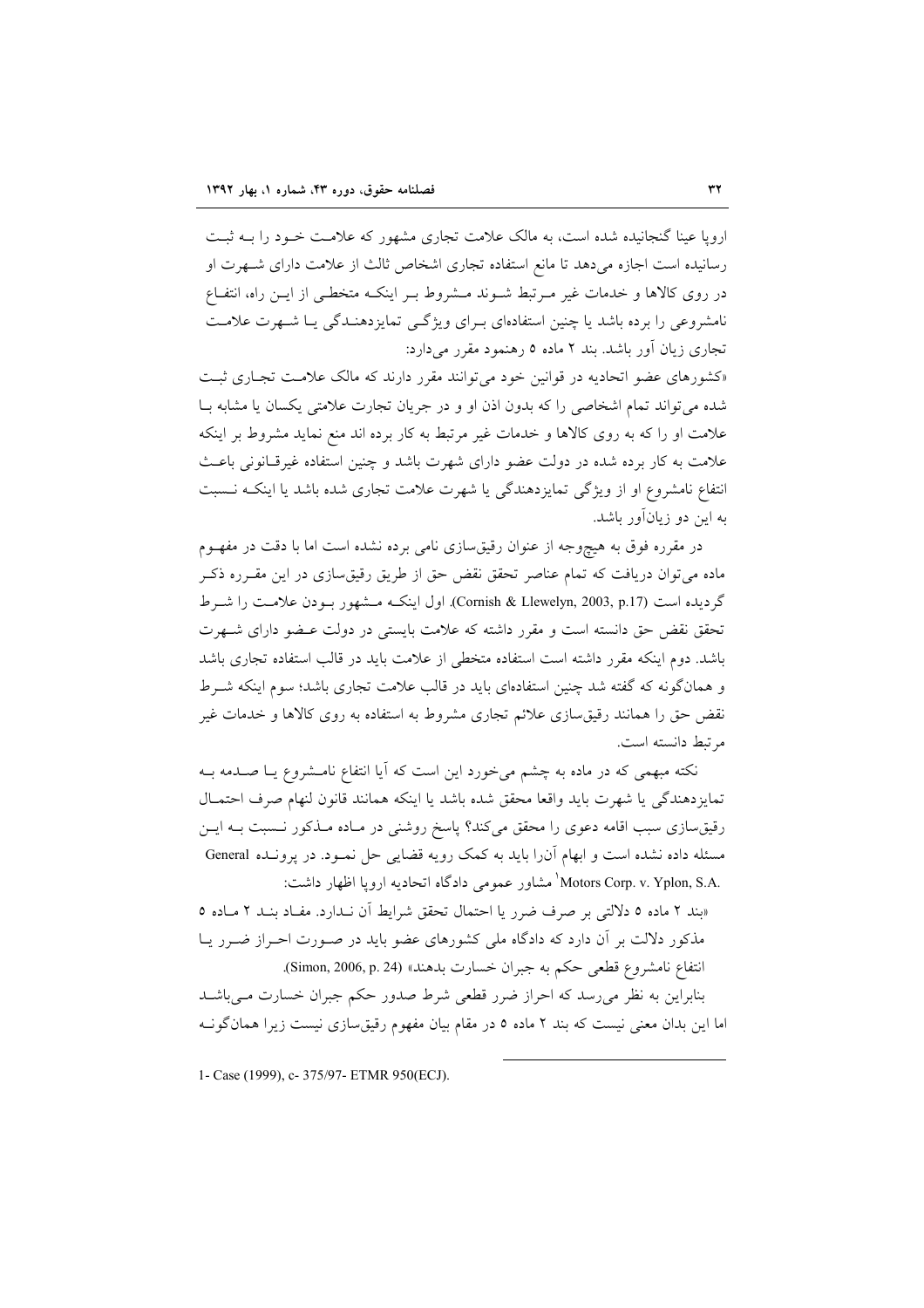که گفته تمام ارکان نقض حق از طریق رقیق سازی در ماده مذکور ذکر گردیده و اثبــات تحقــق یا عدم تحقق ضرر صرفاً جنبه اثباتی برای پیروزی در دعوا را دارد نه جنبـه ثبـوتی، از ایــن رو بنده ۲ ماده ۵ علی رغم عدم ذکر عنوان رقیقسازی یـا نقـض نــوع دوم در مقـام بیــان دکتــرین رقيق سازي علائم تجاري مي باشد.

با مقايسه مقررات بين|لمللي ذكر شده خصوصا موافقت نامه ترييس كه خود نقطـه عطفـي در مقررات حقوق مالکیت فکری تلقی میشود، مـیتوان دریافـت در دو دهـه اخیـر دکتـرین رقیق سازی نه تنها در سطح ملی بلکه در سطح بینالمللی هم مورد شناسایی قرار گرفته است و اگرچه به صراحت نامی از دکترین در مقررات بینالمللی برده نشده است اما شناسـایی ضـمنی این دکترین خود نشانگر روشن بینی کشورها در تصویب این مقررات بـوده اسـت. کنوانـسیون پاریس هم که به کنوانسیون مادر در حیطه حقوق مالکیت صـنعتی مـشهور اسـت بایــد از ایــن حیث خود را با سایر مقررات بین|لمللی همگــام ســازد و بــا شناســایی ایــن دکتــرین مقــدمات حمایت از علائم مشهور را در برابر استعمال غیرمجـاز بـه روی کالاهـا و خـدمات غیرمـرتبط فراهم آورد.

#### نتىجە

- ۱. علائم مشهور بهعنوان دستهای خـاص از علائـم تجـاری همـواره مـورد توجـه قانونگـذاران مختلف بـوده اسـت؛ از ايـن رو حمـايتي ويـژه از ايـن دسـته علائـم همـواره امـر مطلـوب قانونگذاران کشورهای مختلف میباشد. بهرسمیتشناسی دکترین رقیقسازی که خود مکمـل دکترین نقض نوع اول بوده و ناظر بر حمایت از علائم مشهور در برابـر اسـتفاده از علامـت مشهور به روی کالاها و خدمات غیرمرتبط و غیررقابتی است، نقطه عطفی بـرای حمایـت از مالکان این علامتها نه تنها در سطح ملی بلکه در سطح بین المللی بوده است.
- ۲. دکترین رقیق سازی برای اولین بار به صورت حداقلی و مضیق در بند «و» ماده ۳۲ قانون ثبت اختراعات، علائم تجاری و طرحهای صنعتی مـصوب ١٣٨٦ توسـط قانونگـذار کـشورمان بـه رسمیت شناخته شد. با این حال علاوه بر بیان نـامطلوب قانونگـذار کـه نتیجـه ترجمـه بــد و ناقص بند ۳ ماده ۱۲ موافقت نامه تریپس است متاسفانه گستره آن را محدود به علائم معروف ناظر بر خدمات کرده است و از تسری حمایت از علائم مـشهور نــاظر بــر کالاهــا خــودداری نموده است؛ بنابراین اصلاح مـتن بنـد «و» مـاده ٣٢ توسـط قانونگـذار از ایـن جهـت بـسیار ضروري به نظر مي رسد.
- ۳. قانونگذار در بند «و» ماده ۳۲ قانون ثبت اختراعـات، علائـم تجـاري و طـرحهـاي صـنعتي مصوب ١٣٨٦ از عبارت علامت معروف استفاده نموده است و به عبارتی تفاوتی بین علامت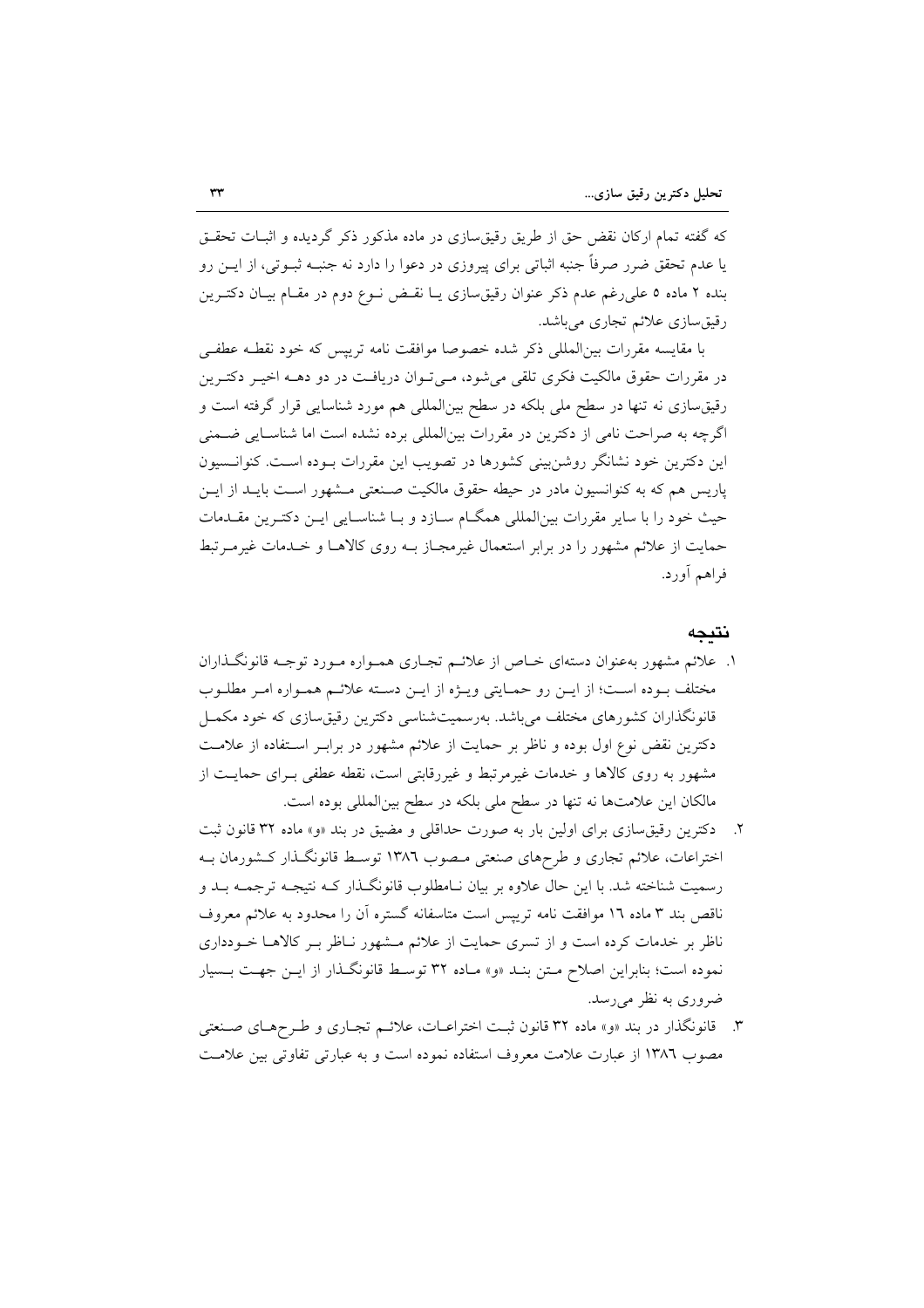معروف و علامت مشهور نگذاشته است؛ با این حال توصیه می گردد که قانونگذار بند «و» ماده ۳۲ را از این حیث اصلاح نماید و از واژه مشهور استفاده نماید تبا از این طریق خیود را یبا تئوري بين|لمللي حاكم بر تمايز اين دو همگام سازد.

- ٤. دكترين رقيق سازي اگرچه مالك محور است و هــدف اوليـه أن حمايـت از مالـك علامـت تجاري مي باشد اما قطعاً حمايت از حقوق مصرف كننده هم در وراي آن گنجانيده شده است. کاهش هزینههای جست و جو و افزایش انگیـزه تولیدکننـده بـرای ارتقـای کیفیـت کالاهـا و خدمات که نتیجه اَن افزایش رفاه مصرفکننده است از جمله مهــمتـرین اَثــار مثبــت دکتــرین برای مصرفکننده میباشد.
- ۵. به رسمیتشناسی دکترین رقیقسازی در موافقتنامـه بـینالمللـی ناشـی از ضـرورت افـزایش حمایت از مالکـان علائــم مــشهور بــوده اســت و موافقــتـنامــه تــرییس بــهعنــوان مهــمتــرین موافقتنامه بین(لمللی ناظر بر مالکیت فکری با بیانی نسبتاً شـبوا در بنـد ۳ مـاده ۱۲ خـود تـا حدودی این دکترین را بهرسمیت می شناسد.

## منابع و مآخذ

#### الف- فارسى

– قانون منع رقابت نامشروع ژاپن مصوب ۱۹۹۳. - قانون حمایت از اختراعات، طرح های صنعتی و علائم تجاری مصوب ١٣٨٦. - قانون علائم تجاري ايالات متحده آمريكا(قانون لنهام) مصوب ١٩٤٥ و اصلاحات ١٩٩٦ و ٢٠٠٦. – قانون علائم تجارى انگلستان مصوب ١٩٩٤. – قانون علائم تجاری هند مصوب ۱۹۹۹. - قانون علائم تجاري چين مصوب ٢٠٠١. – قانون مسئولیت مدن<sub>ی</sub> مصوب ۱۳۳۹. – امامي، اسدالله (١٣٩٠)، حقوق مالكيت صنعتي، جلد دوم، چاپ اول، نشر ميزان: تهران. – حبیبا، سعید (۱۳۹۰)، جزوه درسی حقوق مالکیت صنعتی ۲، انتشارات دانشکده حقوق و علوم سیاسی دانشگاه تهران. – رای صادره به شماره دادنامه ۸۱۱ مورخ ۱۳۸۸/۹/۲۵ از شعبه ۳ دادگاه حقوقی عمومی تهران.

– رای صادره به شماره دادنامه ٤٦٥ مورخ ١٣٨٩/٤/٢٢ از شعبه ١٢ دادگاه تجدیدنظر استان تهران.

### ب- خارجي

<sup>-</sup> Agreement on Trade-Related Aspects of Intellectual Property, 1994. -Paris Convention for Protection of Industrial Property, (1883) (Last Amendment on 1979).

<sup>-</sup>EU General Directive 89/104 on the Approximation of Trademark Laws.

<sup>-</sup>Bradford, Laura (2009), Trademark Dilution and Emotion, Berkeley Technology Law Journal, Series 9-8.

<sup>-</sup>Cornish, William & Liewelyn, Piere (2003), Intellectual Property, 5<sup>th</sup> Edition, Cavendish Publishing, London.

<sup>-</sup>Dogan, Stacey, L. & Lemley, Mark, A (2008), The Trademark Use Requirement In Dilution Cases, Boston University Publishing, USA.